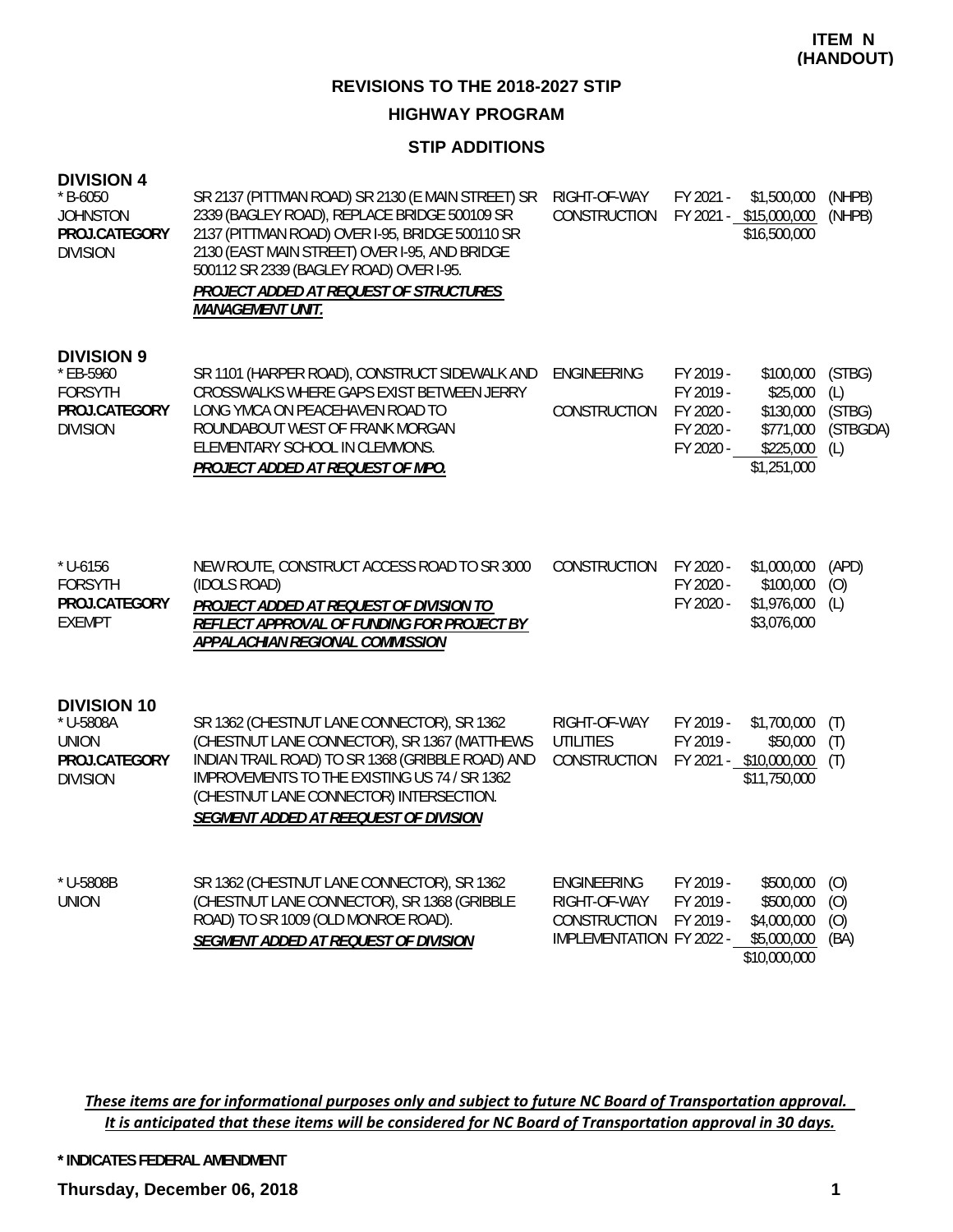#### **STIP ADDITIONS**

| <b>DIVISION 13</b><br>$*$ I-2513D<br><b>BUNCOMBE</b><br>PROJ.CATEGORY<br><b>DIVISION</b> | SR 1477 (RIVERSIDE DRIVE), NC 251/SR 1781<br>(BROADWAY) TO I-40/SR 1231 (HILL STREET)<br>ADD SEGMENT TO I-2513, PROJECT FORMERLY<br>IDENTIFIED AS U-5868. | RIGHT-OF-WAY<br>UTILITIES<br><b>CONSTRUCTION</b> | FY 2020 -<br>FY 2020 -<br>FY 2020 -<br>FY 2021 -<br>FY 2022 - | \$1,200,000<br>\$500,000<br>\$2,600,000<br>\$2,600,000<br>\$2,600,000<br>\$9,500,000 | (STBG)<br>(STBG)<br>(STBG)<br>(STBG)<br>(STBG) |
|------------------------------------------------------------------------------------------|-----------------------------------------------------------------------------------------------------------------------------------------------------------|--------------------------------------------------|---------------------------------------------------------------|--------------------------------------------------------------------------------------|------------------------------------------------|
| <b>DIVISION 14</b><br>$*$ R-5735A<br>CHEROKEE<br>PROJ.CATEGORY<br><b>DIVISION</b>        | END OF 4-LANE DIVIDED SECTION TO SR 1556<br>(MARTINS CREEK ROAD). IMPROVE ROADWAY -<br>CLEARING ONLY.<br>ADD SEGMENT AT REQUEST OF DIVISION.              | <b>CONSTRUCTION</b>                              | 2019                                                          | \$100,000<br>\$100,000                                                               | (T)                                            |
| $*$ R-5742A<br>CLAY<br>PROJ.CATEGORY                                                     | GEORGIA STATE LINE TO US 64. UPGRADE<br>ROADWAY - CLEARING ONLY.<br>ADD PROJECT AT REQUEST OF DIVISION                                                    | <b>CONSTRUCTION</b>                              | 2019                                                          | \$300,000<br>\$300,000                                                               | (T)                                            |

#### **STIP MODIFICATIONS**

| <b>DIVISION 1</b>  |                                                  |                |           |              |     |
|--------------------|--------------------------------------------------|----------------|-----------|--------------|-----|
| R-2582A            | US 158/NC 46, I-95/NC 46 IN ROANOKE RAPIDS TO SR | BUILD NC CONST | FY 2020 - | \$858,000    | (T) |
| <b>NORTHAMPTON</b> | 1312 (ST. JOHN CHURCH ROAD) IN NORTHAMPTON       |                | FY 2021 - | \$858,000    | (T) |
| PROJ.CATEGORY      | COUNTY.                                          |                | FY 2022 - | \$858,000    | (T) |
| <b>DIVISION</b>    | TO ALLOW ADDITIONAL TIME FOR PLANNING AND        |                | FY 2023 - | \$858,000    | (T) |
|                    | DESIGN DELAY CONSTRUCTION FROM FY 19 TO FY 20.   |                | FY 2024 - | \$858,000    | (T) |
|                    |                                                  |                | FY 2025 - | \$858,000    | (T) |
|                    |                                                  |                | FY 2026 - | \$858,000    | (T) |
|                    |                                                  |                | FY 2027 - | \$858,000    | (T) |
|                    |                                                  |                | FY 2028 - | \$858,000    | (T) |
|                    |                                                  |                | FY 2029 - | \$858,000    | (T) |
|                    |                                                  |                | POST YR-  | \$4,290,000  | (T) |
|                    |                                                  | CONSTRUCTION   | FY 2020 - | \$13,850,000 | (T) |
|                    |                                                  |                | FY 2021 - | \$13,850,000 | (T) |
|                    |                                                  |                | FY 2022 - | \$13,850,000 | (T) |
|                    |                                                  |                | FY 2023 - | \$13,850,000 | (T) |
|                    |                                                  |                |           | \$68,270,000 |     |
|                    |                                                  |                |           |              |     |

These items are for informational purposes only and subject to future NC Board of Transportation approval. It is anticipated that these items will be considered for NC Board of Transportation approval in 30 days.

**\* INDICATES FEDERAL AMENDMENT**

DIVISION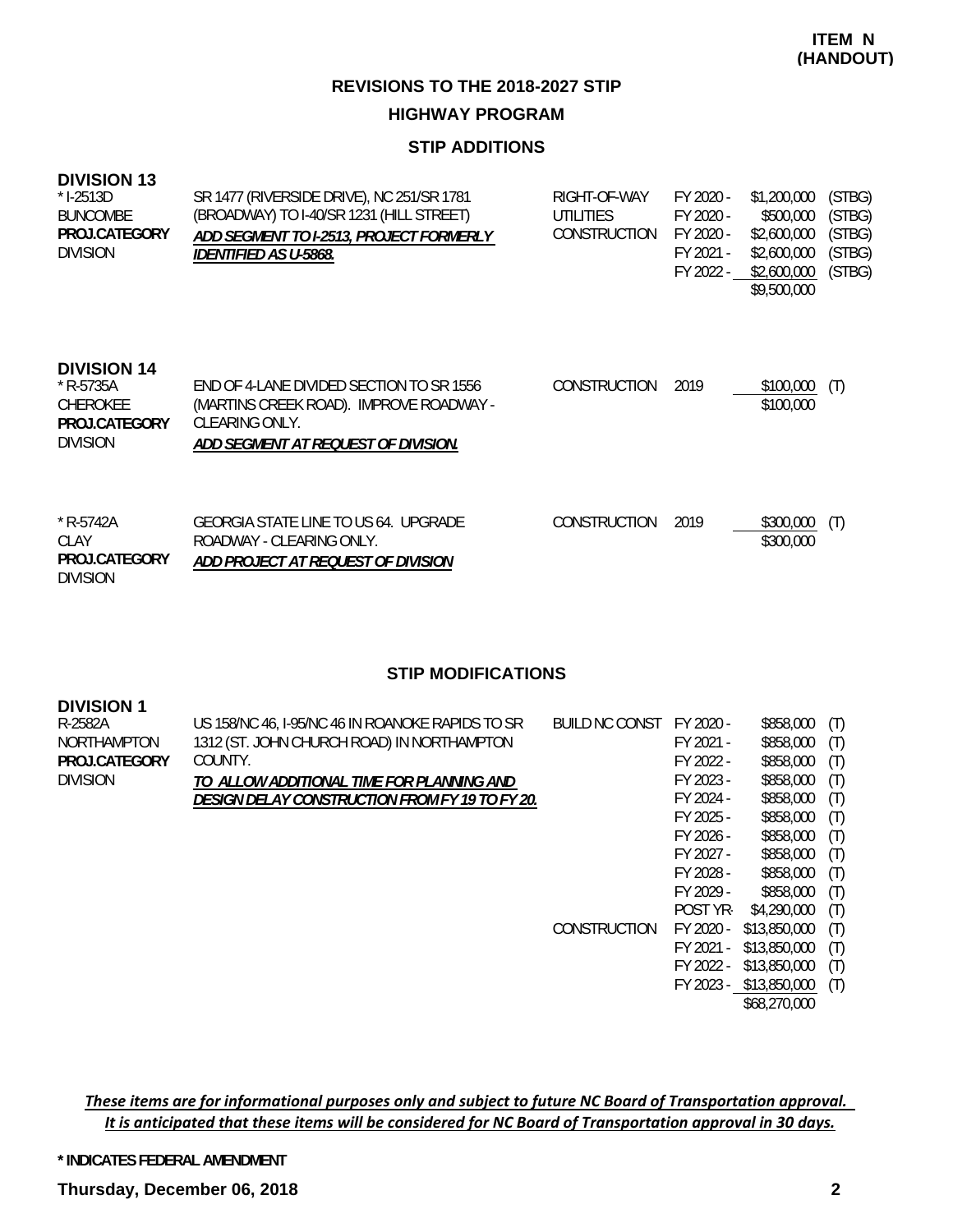#### **STIP MODIFICATIONS**

| <b>DIVISION 2</b> |  |
|-------------------|--|
|-------------------|--|

| $* B - 4603$<br><b>PITT</b><br>PROJ.CATEGORY<br><b>DIVISION</b> | SR 1715 (JACK JONES ROAD), REPLACE BRIDGE<br>730029 OVER FORK SWAMP.<br>TO ALLOW ADDITIONAL TIME FOR PLANNING AND<br>DESIGN DELAY RIGHT-OF-WAY FROM FY 19 TO FY 20.                 | RIGHT-OF-WAY<br>CONSTRUCTION                                                     | FY 2020 -<br>FY 2021 -                                                                                                                                                                                                                | \$90,000<br>\$900,000<br>\$990,000                                                                                                                                                                                                                                 | (STBGOFF)<br>(STBGOFF)                                                                                                     |
|-----------------------------------------------------------------|-------------------------------------------------------------------------------------------------------------------------------------------------------------------------------------|----------------------------------------------------------------------------------|---------------------------------------------------------------------------------------------------------------------------------------------------------------------------------------------------------------------------------------|--------------------------------------------------------------------------------------------------------------------------------------------------------------------------------------------------------------------------------------------------------------------|----------------------------------------------------------------------------------------------------------------------------|
| R-2513A<br>CRAVEN<br>PROJ.CATEGORY<br><b>DIVISION</b>           | US 17, NC 43 TO SR 1438 (SPRUILL TOWN ROAD).<br>TO ALLOW ADDITIONAL TIME FOR PLANNING AND<br>DESIGN DELAY RIGHT-OF-WAY FROM FY 19 TO FY 20<br>AND CONSTRUCTION FROM FY 21 TO FY 22. | <b>BUILD NC ROW</b><br>RIGHT-OF-WAY<br><b>UTILITIES</b><br>CONSTRUCTION          | FY 2020 -<br>FY 2021 -<br>FY 2022 -<br>FY 2023 -<br>FY 2024 -<br>FY 2025 -<br>FY 2026 -<br>FY 2027 -<br>FY 2028 -<br>FY 2029 -<br>POST YR-<br>FY 2020 -<br>FY 2020 -<br>FY 2021 -<br>FY 2022 -<br>FY 2023 -<br>FY 2024 -<br>FY 2025 - | \$257,000<br>\$257,000<br>\$257,000<br>\$257,000<br>\$257,000<br>\$257,000<br>\$257,000<br>\$257,000<br>\$257,000<br>\$257,000<br>\$1,285,000<br>\$1,600,000<br>\$300,000<br>\$300,000<br>\$2,275,000<br>\$2,275,000<br>\$2,275,000<br>\$2,275,000<br>\$15,155,000 | (T)<br>(T)<br>(T)<br>(T)<br>(T)<br>(T)<br>(T)<br>(T)<br>(T)<br>(T)<br>(T)<br>(T)<br>(T)<br>(T)<br>(T)<br>(T)<br>(T)<br>(T) |
| R-4463A<br>CRAVEN<br>PROJ.CATEGORY<br><b>REGIONAL</b>           | NC 43 CONNECTOR, US 17 TO SOUTH OF US 70.<br>TO ALLOW ADDITIONAL TIME FOR PLANNING AND<br>DESIGN DELAY CONSTRUCTION FROM FY 19 TO FY 20.                                            | RIGHT-OF-WAY<br><b>UTILITIES</b><br><b>BUILD NC CONST</b><br><b>CONSTRUCTION</b> | FY 2019 -<br>FY 2019 -<br>FY 2020 -<br>FY 2021 -<br>FY 2022 -<br>FY 2023 -<br>FY 2024 -<br>FY 2025 -<br>FY 2026 -<br>FY 2027 -<br>FY 2028 -<br>FY 2029 -<br>POST YR-<br>FY 2020 -                                                     | \$1,225,000<br>\$500,000<br>\$472,000<br>\$472,000<br>\$472,000<br>\$472,000<br>\$472,000<br>\$472,000<br>\$472,000<br>\$472,000<br>\$472,000<br>\$472,000<br>\$2,360,000<br>\$500,000<br>\$9,305,000                                                              | (T)<br>(T)<br>(T)<br>(T)<br>(T)<br>(T)<br>(T)<br>(T)<br>(T)<br>(T)<br>(T)<br>(T)<br>(T)<br>(T)                             |

These items are for informational purposes only and subject to future NC Board of Transportation approval. It is anticipated that these items will be considered for NC Board of Transportation approval in 30 days.

**\* INDICATES FEDERAL AMENDMENT**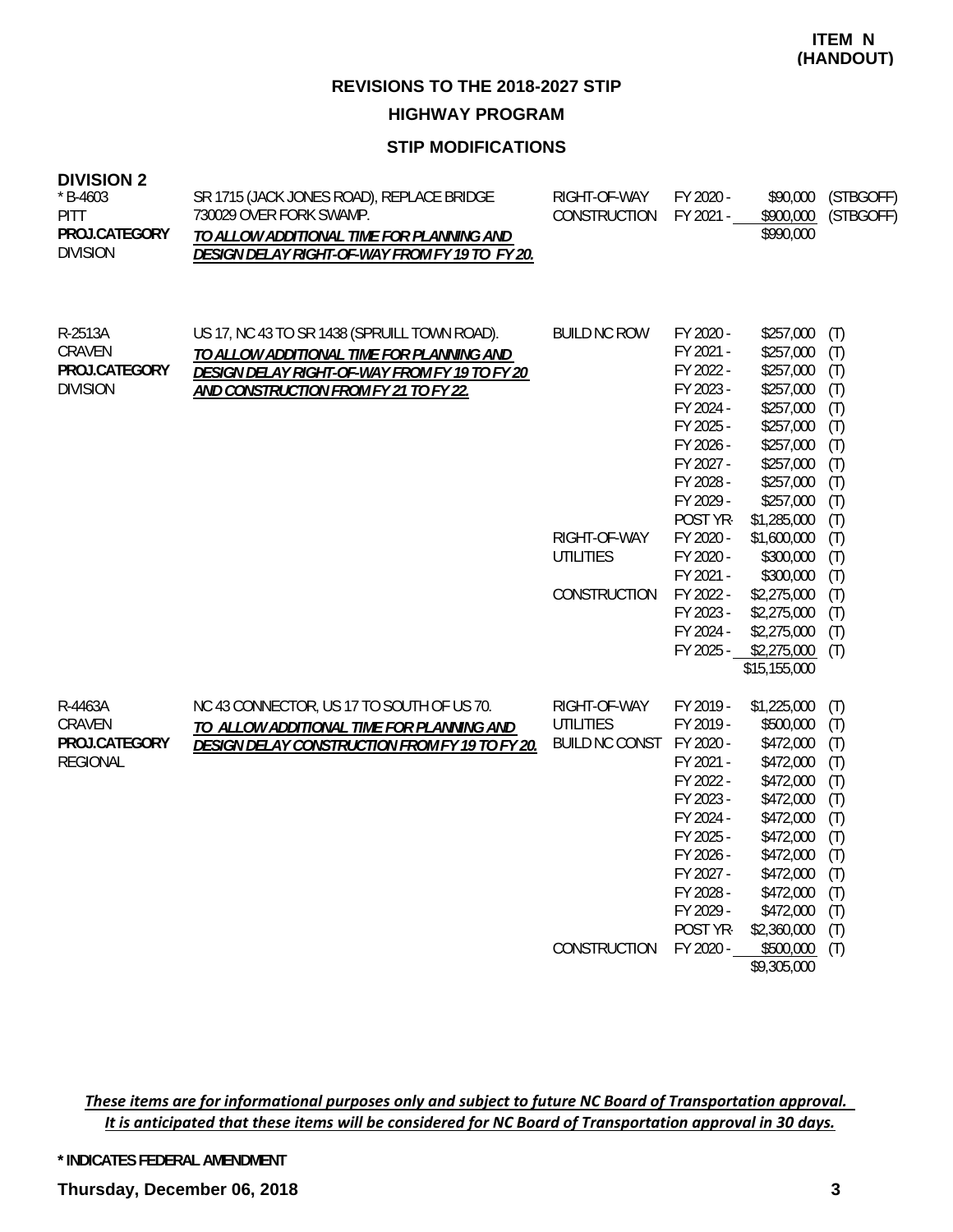#### **STIP MODIFICATIONS**

#### **DIVISION 3**

DIVISION

| $*$ U-3125A<br><b>DUPLIN</b><br>SAMPSON | US 117 (FUTURE 1-795), I-40 TO SR 1006 (WEST TRADE<br>ROAD).<br><b>MODIFY PROJECT DESCRIPTION TO REFLECT</b><br>REVISED LIMITS. SCHEDULED FOR PLANNING AND<br>ENVIRONMENTAL STUDIES ONLY. |                                  |                        |                          |            |
|-----------------------------------------|-------------------------------------------------------------------------------------------------------------------------------------------------------------------------------------------|----------------------------------|------------------------|--------------------------|------------|
| U-5787<br>ONSLOW                        | SR 2715 (TRADE STREET), NC 53 (WESTERN<br>BOULEVARD) TO MCDANIEL DRIVE IN JACKSONVILLE.                                                                                                   | RIGHT-OF-WAY<br><b>UTILITIES</b> | FY 2020 -<br>FY 2020 - | \$1,648,000<br>\$198,000 | (T)<br>(T) |
| PROJ.CATEGORY                           | CONSTRUCT ROADWAY ON NEW LOCATION.                                                                                                                                                        | CONSTRUCTION                     | FY 2022 -              | \$1,511,000              | (T)        |

*TO ALLOW ADDITIONAL TIME FOR PLANNING AND* 

*DESIGN DELAY RIGHT-OF-WAY FROM FY 19 TO FY 20 AND CONSTRUCTION FROM FY 21 TO FY 22.* US 17, NC 211. CONVERT INTERSECTION TO INTERCHANGE. *ACCELERATE RIGHT-OF-WAY FROM FY 22 TO FY 20.* RIGHT-OF-WAY FY 2020 - \$10,000,000 (T) FY 2021 - \$10,000,000 (T) UTILITIES FY 2020 - \$5,200,000 (T) FY 2021 - \$5,200,000 (T) CONSTRUCTION FY 2025 - \$6,667,000 (T) FY 2026 - \$6,667,000 (T) FY 2027 - \$6,666,000 (T) U-5932 **BRUNSWICK STATEWIDE PROJ.CATEGORY**

\$50,400,000

\$3,357,000

#### **DIVISION 4**

| $*$ U-3125     | US 117 (FUTURE I-795), NORTH OF SR 1135 (COUNTRY |
|----------------|--------------------------------------------------|
| <b>DUPLIN</b>  | CLUB ROAD) TO I-795. UPGRADE ROADWAY TO          |
| <b>SAMPSON</b> | INTERSTATE STANDARDS, PART ON NEW LOCATION.      |
| WAYNF          | <i>MODIFY PROJECT DESCRIPTION TO REFLECT</i>     |
|                | CURRENT STUDY AREA. SEE PROJECT BREAKS FOR       |
|                | <i>FUNDING AND SCHEDULES.</i>                    |
|                |                                                  |

| $*$ U-3125B   | US 117 (FUTURE I-795), SR 1006 (WEST TRADE |
|---------------|--------------------------------------------|
| <b>DUPLIN</b> | STREET) TO NORTH OF SR 1135 (COUNTRY CLUB  |
| WAYNF         | ROAD).                                     |
|               | MODIFY PROJECT DESCRIPTION TO REFLECT      |
|               | REVISED LIMITS. SCHEDULED FOR PLANNING AND |
|               | ENVIRONMENTAL STUDIES ONLY.                |

These items are for informational purposes only and subject to future NC Board of Transportation approval. It is anticipated that these items will be considered for NC Board of Transportation approval in 30 days.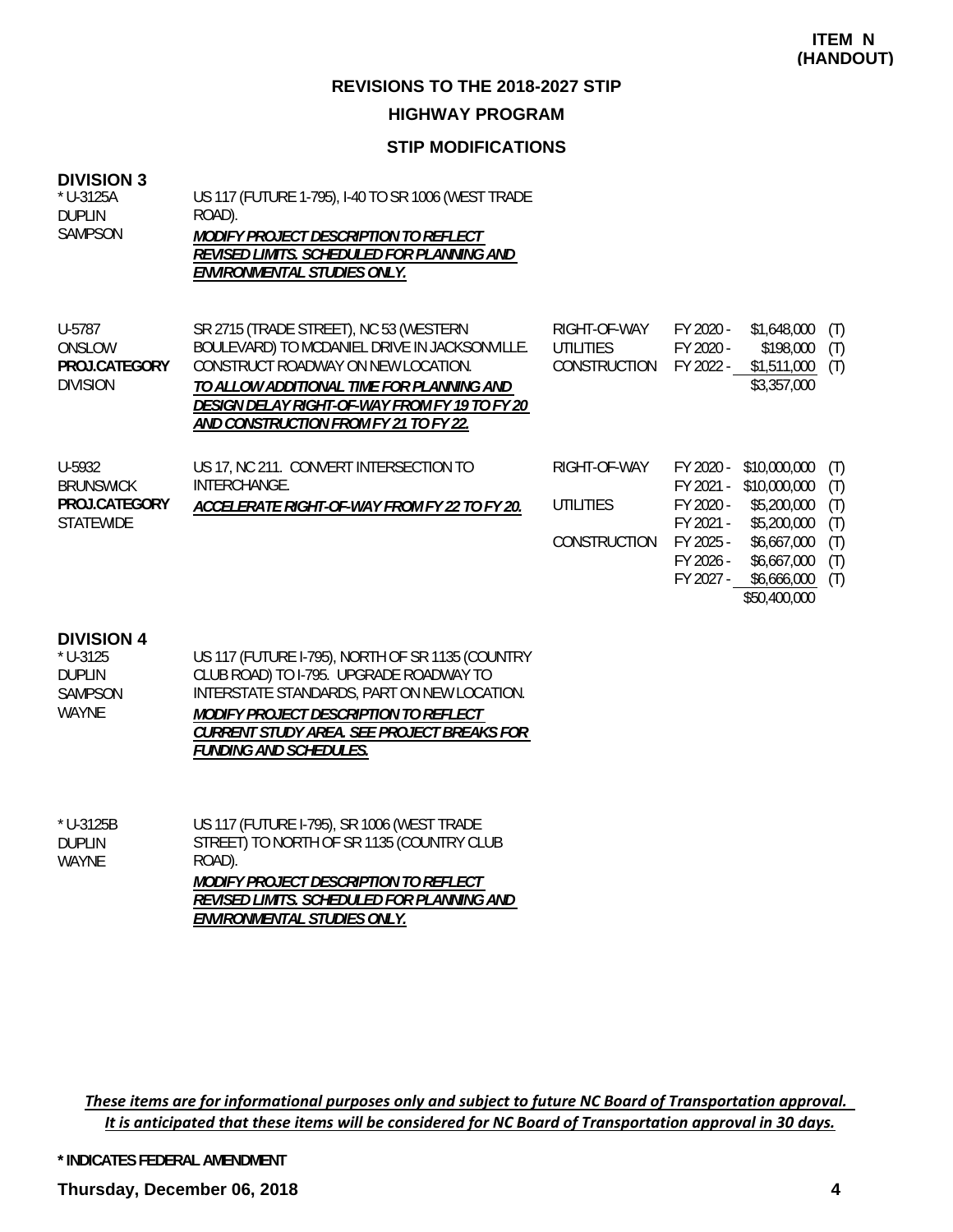#### **STIP MODIFICATIONS**

| <b>DIVISION 4</b><br>$*$ U-3125C<br><b>WAYNE</b><br>PROJ.CATEGORY<br><b>REGIONAL</b> | US 117 (FUTURE I-795), NORTH OF SR 1135 (COUNTRY<br>CLUB ROAD) TO SOUTH OF SR 1129 (SOUTH LANDFILL<br>ROAD).<br>MODIFY PROJECT DESCRIPTION TO REFLECT<br><b>REVISED LIMITS.</b>                         | RIGHT-OF-WAY<br><b>UTILITIES</b><br><b>CONSTRUCTION</b> | FY 2025 -<br>\$800,000<br>FY 2025 -<br>\$500,000<br>FY 2027 -<br>\$4,875,000<br>FY 2028 -<br>\$4,875,000<br>FY 2029 - \$4,875,000<br>\$15,925,000                              | (T)<br>(T)<br>(T)<br>(T)<br>(T)        |
|--------------------------------------------------------------------------------------|---------------------------------------------------------------------------------------------------------------------------------------------------------------------------------------------------------|---------------------------------------------------------|--------------------------------------------------------------------------------------------------------------------------------------------------------------------------------|----------------------------------------|
| * U-3125D<br><b>WAYNE</b><br>PROJ.CATEGORY<br><b>REGIONAL</b>                        | US 117 (FUTURE I-795), SOUTH OF SR 1129 (SOUTH<br>LANDFILL ROAD) TO SOUTH OF SR 1927 (GENOA<br>ROAD).<br>MODIFY PROJECT DESCRIPTION TO REFLECT<br><b>REVISED LIMITS.</b>                                | RIGHT-OF-WAY<br><b>UTILITIES</b><br><b>CONSTRUCTION</b> | FY 2025 -<br>\$3,400,000<br>FY 2025 -<br>\$600,000<br>FY 2027 -<br>\$7,776,000<br>FY 2028 -<br>\$7,776,000<br>FY 2029 -<br>\$7,776,000<br>POST YR-\$12,651,000<br>\$39,979,000 | (T)<br>(T)<br>(T)<br>(T)<br>(T)<br>(T) |
| * U-3125E<br><b>WAYNE</b><br>PROJ.CATEGORY<br><b>REGIONAL</b>                        | US 117 (FUTURE I-795), SOUTH OF SR 1927 (GENOA<br>ROAD) TO SOUTH OF NC 581 (ARRINGTON BRIDGE<br>ROAD).<br>MODIFY PROJECT DESCRIPTION TO REFLECT<br><b>REVISED LIMITS.</b>                               | RIGHT-OF-WAY<br><b>UTILITIES</b><br>CONSTRUCTION        | FY 2028 -<br>\$7,200,000<br>FY 2028 -<br>\$900,000<br>POST YR-\$54,300,000<br>\$62,400,000                                                                                     | (T)<br>(T)<br>(T)                      |
| * U-3125F<br><b>WAYNE</b><br>PROJ.CATEGORY<br><b>REGIONAL</b>                        | US 117 (FUTURE I-795), SOUTH OF NC 581 (ARRINGTON<br>BRIDGE ROAD) TO I-795.<br>MODIFY PROJECT DESCRIPTION TO REFLECT<br><b>REVISED LIMITS.</b>                                                          | RIGHT-OF-WAY<br><b>UTILITIES</b><br>CONSTRUCTION        | \$5,266,000<br>FY 2028 -<br>FY 2029 -<br>\$5,267,000<br>POST YR-<br>\$5,267,000<br>FY 2028 -<br>\$900,000<br>POST YR-\$94,600,000<br>\$111,300,000                             | (T)<br>(T)<br>(T)<br>(T)<br>(T)        |
| <b>DIVISION 5</b><br>U-5529<br><b>WAKE</b><br>PROJ.CATEGORY<br><b>DIVISION</b>       | SR 1115 (AVENT FERRY ROAD), WEST OF SR 1101<br>(PINEY GROVE - WILBON ROAD) TO VILLAGE WALK<br>DRIVE IN HOLLY SPRINGS. OPERATIONAL<br><b>IMPROVEMENTS.</b><br>TO ALLOW ADDITIONAL TIME FOR DESIGN, DELAY | CONSTRUCTION                                            | FY 2019 -<br>\$1,584,000<br>FY 2019 -<br>\$396,000<br>\$1,980,000                                                                                                              | (STBGDA)<br>(L)                        |

These items are for informational purposes only and subject to future NC Board of Transportation approval. It is anticipated that these items will be considered for NC Board of Transportation approval in 30 days.

*CONSTRUCTION FROM FY 18 TO FY 19.*

**\* INDICATES FEDERAL AMENDMENT**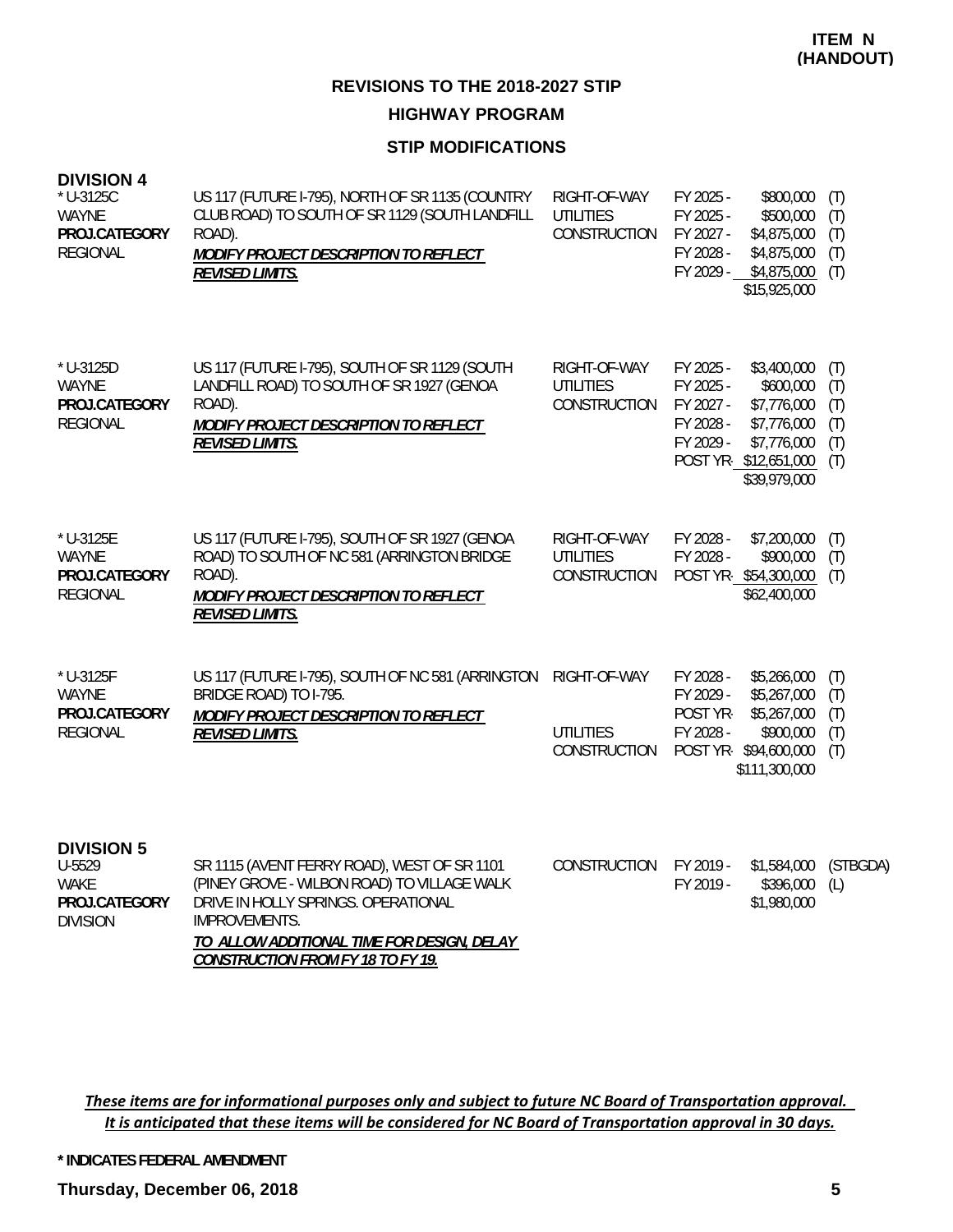**HIGHWAY PROGRAM**

### **STIP MODIFICATIONS**

| <b>DIVISION 5</b><br>U-5618<br><b>WAKE</b><br>PROJ.CATEGORY<br><b>DIVISION</b>    | SR 3014 (MORRISVILLE- CARPENTER ROAD), SR 1613<br>(DAVIS DRIVE) TO WEST OF NC 54 IN MORRISVILLE.<br>WIDEN TO 4-LANE DIVIDED FACILITY.<br>TO ALLOW ADDITIONAL TIME FOR DESIGN, DELAY<br><b>CONSTRUCTION FROM FY 18 TO FY 19.</b> | CONSTRUCTION                                     | FY 2019 -                                        | \$4,924,000<br>FY 2019 - \$2,110,000<br>\$7,034,000                    | (STBGDA)<br>(L)            |
|-----------------------------------------------------------------------------------|---------------------------------------------------------------------------------------------------------------------------------------------------------------------------------------------------------------------------------|--------------------------------------------------|--------------------------------------------------|------------------------------------------------------------------------|----------------------------|
| <b>DIVISION 6</b><br>R-4428<br><b>ROBESON</b><br>PROJ.CATEGORY<br><b>REGIONAL</b> | NC 711, SR 1340 (ODOM STREET-PHILADELPHUS<br>ROAD) IN PEMBROKE TO SR 1557 (REDMOND ROAD).<br><b>WIDEN TO MULTI-LANES.</b><br><b>COST INCREASE EXCEEDING \$2 MILLION AND 25%</b><br>THRESHOLDS.                                  | RIGHT-OF-WAY<br><b>UTILITIES</b><br>CONSTRUCTION | FY 2020 -<br>FY 2020 -<br>FY 2022 -              | \$4,700,000<br>\$1,300,000<br>\$7,000,000<br>\$13,000,000              | (T)<br>(T)<br>(T)          |
| R-5020A<br><b>COLUMBUS</b><br>PROJ.CATEGORY<br><b>REGIONAL</b>                    | US 701 BYPASS, SR 1166 (PLEASANT PLAINS ROAD) TO<br>SR 1437 (VIRGIL AVENUE).<br>COST INCREASE EXCEEDING \$2 MILLION AND 25%<br>THRESHOLDS.                                                                                      | CONSTRUCTION                                     | FY 2020 -<br>FY 2021 -<br>FY 2022 -              | \$10,933,000<br>\$10,933,000<br>\$10,934,000<br>\$32,800,000           | (T)<br>(T)<br>(T)          |
| R-5020B<br><b>COLUMBUS</b><br>PROJ.CATEGORY<br><b>DIVISION</b>                    | US 701 BYPASS, SR 1437 (VIRGIL AVENUE) TO US<br>74/US 76.<br><b>COST INCREASE EXCEEDING \$2 MILLION AND 25%</b><br><b>THRESHOLDS.</b>                                                                                           | CONSTRUCTION                                     | FY 2020 -                                        | \$10,750,000<br>FY 2021 - \$10,750,000<br>\$21,500,000                 | (T)<br>(T)                 |
| R-5751<br><b>ROBESON</b><br>PROJ.CATEGORY<br><b>REGIONAL</b>                      | US 74, NC 72/NC 130. UPGRADE AT-GRADE<br>INTERSECTION TO INTERCHANGE.<br>COST INCREASE EXCEEDING \$2 MILLION AND 25%<br>THRESHOLDS.                                                                                             | RIGHT-OF-WAY<br>CONSTRUCTION                     | FY 2020 -<br>FY 2022 -<br>FY 2023 -<br>FY 2024 - | \$100,000<br>\$6,866,000<br>\$6,867,000<br>\$6,867,000<br>\$20,700,000 | (T)<br>(T)<br>(T)<br>(T)   |
| $*$ U-5605<br>CUMBERLAND<br>PROJ.CATEGORY<br><b>DIVISION</b>                      | SR 4202 (ODELL ROAD), FORT BRAGG BOUNDARY TO<br>NC 24/NC 87 (BRAGG BOULEVARD) IN SPRING LAKE.<br>WIDEN TO MULTI-LANES, PART ON NEW LOCATION.<br>COST INCREASE EXCEEDING \$2 MILLION AND 25%<br>THRESHOLDS.                      | RIGHT-OF-WAY<br><b>UTILITIES</b><br>CONSTRUCTION | FY 2019 -<br>FY 2019 -                           | \$1,000,000<br>\$500,000<br>FY 2020 - \$11,000,000<br>\$12,500,000     | (STBG)<br>(STBG)<br>(STBG) |

These items are for informational purposes only and subject to future NC Board of Transportation approval. It is anticipated that these items will be considered for NC Board of Transportation approval in 30 days.

**\* INDICATES FEDERAL AMENDMENT**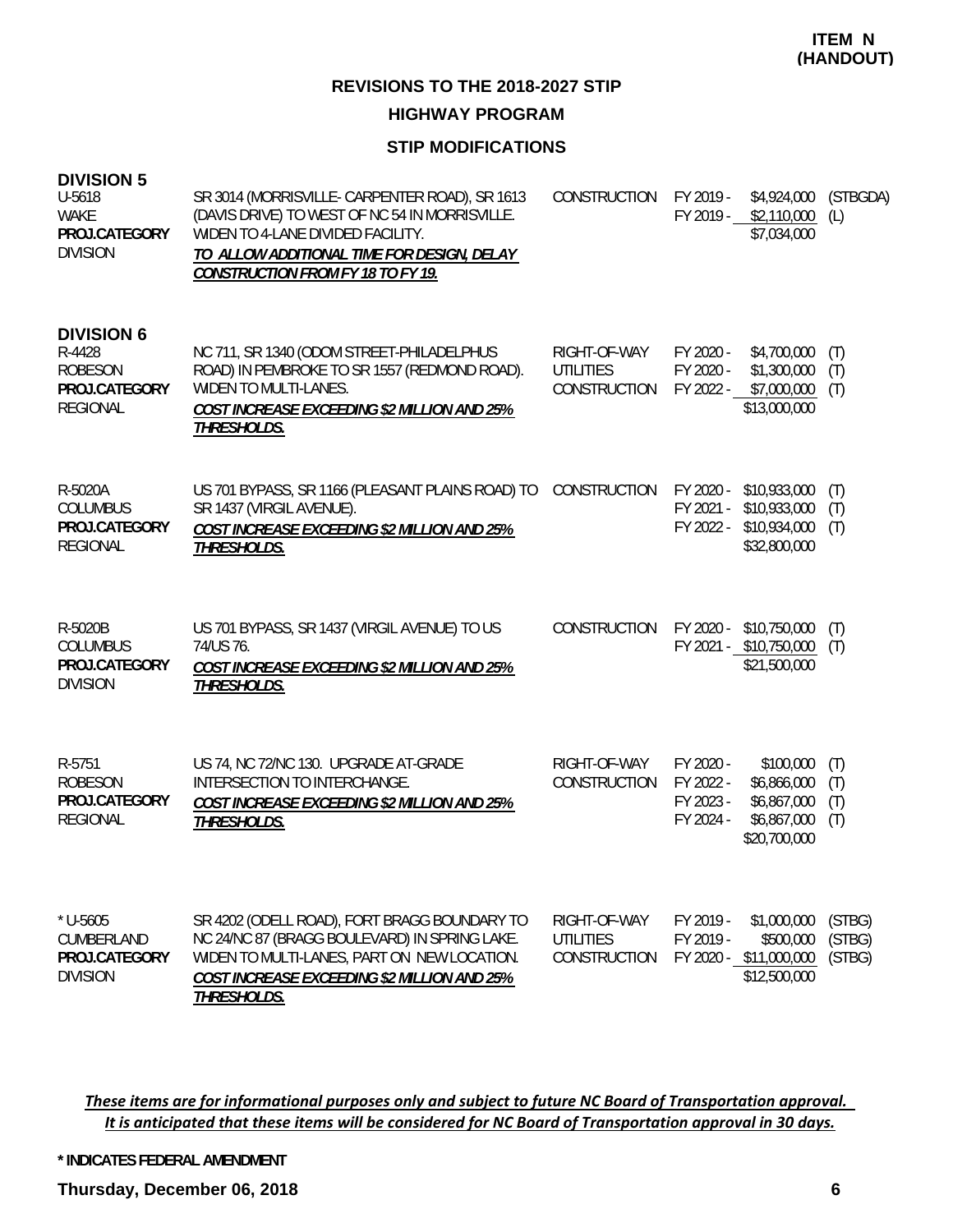#### **HIGHWAY PROGRAM**

#### **STIP MODIFICATIONS**

| <b>DIVISION 7</b><br>* B-5356<br><b>GUILFORD</b><br>PROJ.CATEGORY<br><b>STATEWIDE</b> | I-40 / BUSINESS 85 / US 29 / US 70 / US 220, REPLACE<br>BRIDGE 400299 OVER SOUTH BUFFALO CREEK IN<br>GREENSBORO.<br>TO ALLOW TIME TO COORDINATE WITH PROJECT I-<br>5965, DELAY CONSTRUCTION FROM FY 19 TO FY 22,<br>AT REQUEST OF STRUCTURE MANAGEMENT UNIT.                       | CONSTRUCTION                                     |                                     | FY 2022 - \$11,700,000<br>\$11,700,000                 | (NHPB)            |
|---------------------------------------------------------------------------------------|------------------------------------------------------------------------------------------------------------------------------------------------------------------------------------------------------------------------------------------------------------------------------------|--------------------------------------------------|-------------------------------------|--------------------------------------------------------|-------------------|
| B-5713<br><b>GUILFORD</b><br>PROJ.CATEGORY<br><b>DIVISION</b>                         | WILLOW ROAD, REPLACE BRIDGE 400352 OVER I-40 /<br>BUSINESS 85 IN GREENSBORO.<br>TO ALLOW TIME TO ADJUST CROSS SECTION AND<br>COMBINE LETTING WITH B-5718, DELAY<br>CONSTRUCTION FROM FY 19 TO FY 20, AT REQUEST<br>OF STRUCTURE MANAGEMENT UNIT.                                   | RIGHT-OF-WAY<br>CONSTRUCTION                     | FY 2019 -<br>FY 2020 -              | \$166,000<br>\$3,318,000<br>\$3,484,000                | (NHPB)<br>(NHPB)  |
| EB-5876<br><b>GUILFORD</b><br>PROJ.CATEGORY<br><b>DIVISION</b>                        | HOLDEN ROAD, SR 4121 (WEST GATE CITY<br>BOULEVARD) TO NORTH OF SR 4121 (WEST GATE CITY<br>BOULEVARD) IN GREENSBORO. CONSTRUCT<br>SIDEWALKS.<br>TO ALLOW ADDITIONAL TIME FOR CITY TO PREPARE<br>FOR PROJECT LETTING, DELAY CONSTRUCTION<br><b>FROM FY 18 TO FY 19.</b>              | CONSTRUCTION                                     | FY 2019 -<br>FY 2019 -              | \$314,000<br>\$79,000<br>\$393,000                     | (TAP)<br>(L)      |
| $*$ R-5766<br><b>ROCKINGHAM</b>                                                       | NC 65 / NC 87, WEST OF SR 2371 (OLD COUNTY HOME<br>ROAD) IN WENTWORTH TO SR 2413 (VANCE STREET<br>EXTENSION). UPGRADE ROADWAY.<br>REVISE PROJECT DESCRIPTION TO DELETE BREAK C<br>AT THE REQUEST OF DIVISION OFFICE. SEE R-5766A,<br>R-5766B AND R-5766C ENTRIES FOR MORE DETAILS. |                                                  |                                     |                                                        |                   |
| R-5766A<br><b>ROCKINGHAM</b><br>PROJ.CATEGORY<br><b>DIVISION</b>                      | NC 65 / NC 87, WEST OF SR 2371 (OLD COUNTY HOME<br>ROAD) IN WENTWORTH TO SR 1001 (SANDY CROSS<br>ROAD) / SR 1998 (WENTWORTH STREET)<br>DELETE BREAK AT THE REQUEST OF DIVISION<br>OFFICE. WORK TO BE ACCOMPLISHED UNDER<br><b>PARENT PROJECT R-5766.</b>                           | RIGHT-OF-WAY<br><b>UTILITIES</b><br>CONSTRUCTION | FY 2020 -<br>FY 2020 -<br>FY 2022 - | \$100,000<br>\$1,197,000<br>\$1,850,000<br>\$3,147,000 | (T)<br>(T)<br>(T) |
| R-5766B<br><b>ROCKINGHAM</b><br>PROJ.CATEGORY<br><b>DIVISION</b>                      | NC 65 / NC 87, SR 1001 (SANDY CROSS ROAD) / SR<br>1998 (WENTWORTH STREET) TO SR 2413 (VANCE<br>STREET EXTENSION)<br>DELETE BREAK AT THE REQUEST OF DIVISION<br>OFFICE. WORK TO BE ACCOMPLISHED UNDER<br>PARENT PROJECT R-5766.                                                     | RIGHT-OF-WAY<br><b>UTILITIES</b><br>CONSTRUCTION | FY 2020 -<br>FY 2020 -<br>FY 2022 - | \$330,000<br>\$237,000<br>\$1,673,000<br>\$2,240,000   | (T)<br>(T)<br>(T) |

These items are for informational purposes only and subject to future NC Board of Transportation approval. It is anticipated that these items will be considered for NC Board of Transportation approval in 30 days.

**\* INDICATES FEDERAL AMENDMENT**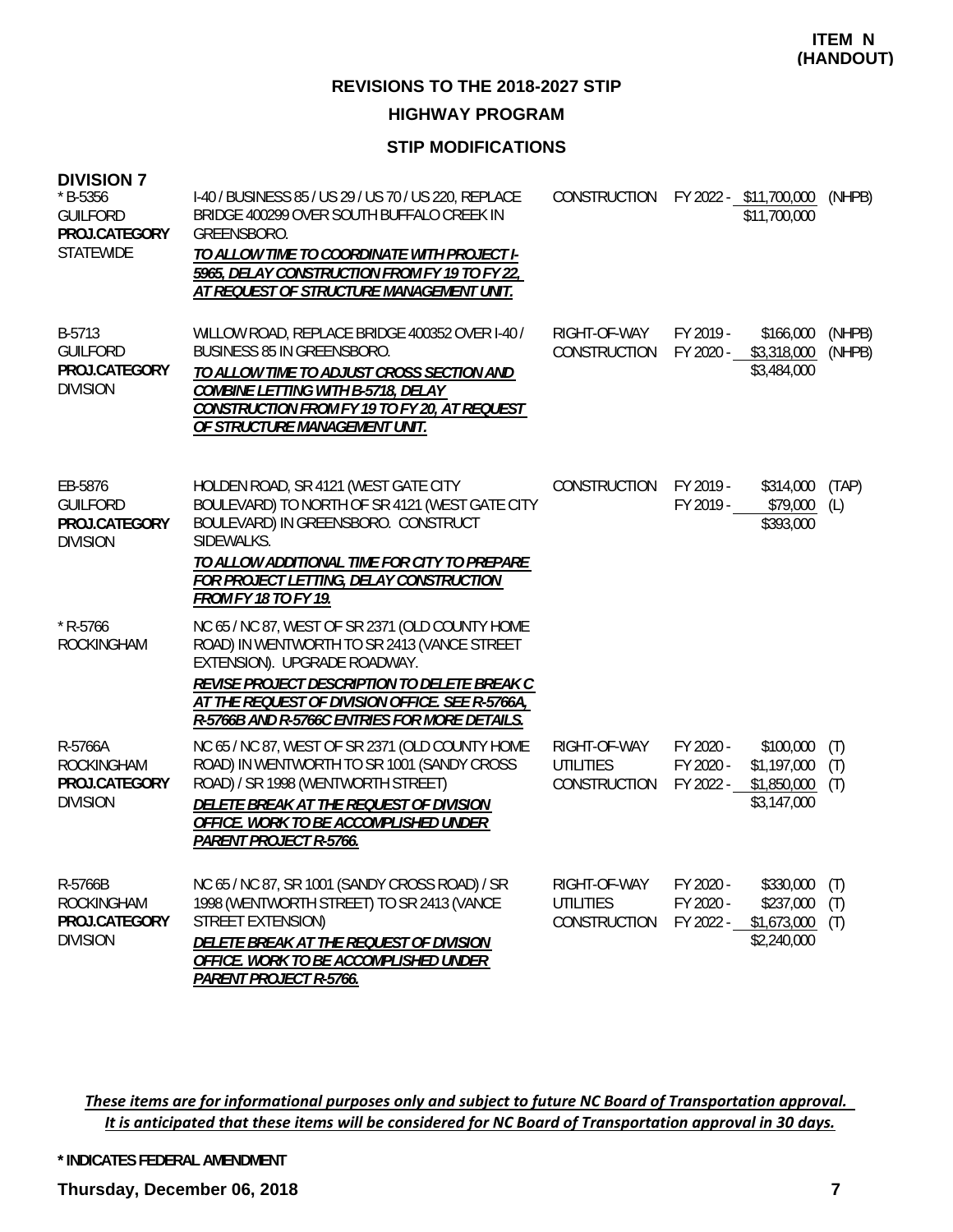## **HIGHWAY PROGRAM**

### **STIP MODIFICATIONS**

| <b>DIVISION 7</b><br>U-5893<br><b>ROCKINGHAM</b><br>PROJ.CATEGORY<br><b>REGIONAL</b>                  | US 311 / NC 14 (SOUTH VAN BUREN ROAD), SR 2066<br>(KINGS HIGHWAY) IN EDEN. CONVERT AT-GRADE<br>INTERSECTION TO INTERCHANGE.<br>TO REFLECT CORRECT RIGHT OF WAY SCHEDULE<br>MILESTONE, DELAY RIGHT OF WAY FROM FY 18 TO FY<br>19 (NOTE; NO CHANGE IN ACTUAL DELIVERY<br><u>SCHEDULE).</u>          | RIGHT-OF-WAY<br><b>UTILITIES</b><br>CONSTRUCTION | FY 2019 -<br>FY 2019 -<br>FY 2020 -                           | \$1,380,000<br>\$100,000<br>\$5,750,000<br>\$7,230,000                                                         | (T)<br>(T)<br>(T)                      |
|-------------------------------------------------------------------------------------------------------|---------------------------------------------------------------------------------------------------------------------------------------------------------------------------------------------------------------------------------------------------------------------------------------------------|--------------------------------------------------|---------------------------------------------------------------|----------------------------------------------------------------------------------------------------------------|----------------------------------------|
| <b>DIVISION 8</b><br>U-3400<br><b>GUILFORD</b><br><b>RANDOLPH</b><br>PROJ.CATEGORY<br><b>DIVISION</b> | SR 1577 / SR 1004 (ARCHDALE ROAD), US 311 (MAIN<br>STREET) TO EAST OF SPRINGWOOD LANE IN<br>ARCHDALE. WIDEN TO 3 LANES.<br>UPDATE WORK DESCRIPTION, REVERSE TERMINI AND<br>REVISE EASTERN TERMINUS AT REQUEST OF<br>DIVISION TO REFLECT CORRECT MILEPOSTING AND<br><b>CURRENT DOCUMENT SCOPE.</b> | RIGHT-OF-WAY<br><b>UTILITIES</b><br>CONSTRUCTION | FY 2019 -<br>FY 2020 -<br>FY 2019 -<br>FY 2020 -<br>FY 2021 - | \$5,050,000<br>\$5,050,000<br>\$950,000<br>\$950,000<br>\$10,150,000<br>FY 2022 - \$10,150,000<br>\$32,300,000 | (T)<br>(T)<br>(T)<br>(T)<br>(T)<br>(T) |
| $*$ U-5864<br><b>GUILFORD</b><br><b>RANDOLPH</b>                                                      | SR 1595 / SR 4053 (SURRETT DRIVE), I-85 IN TRINITY<br>TO SR 1300 (WEST FAIRFIELD ROAD) IN HIGH POINT.<br>WIDEN TO MULTILANES.<br>DESCRIPTION REVISED TO REFLECT CURRENT<br>PROJECT SCOPE (NOTE: SEE PART A BELOW FOR<br>SCHEDULE).                                                                |                                                  |                                                               |                                                                                                                |                                        |
| U-5864A<br><b>GUILFORD</b><br><b>RANDOLPH</b><br>PROJ.CATEGORY<br><b>DIVISION</b>                     | SR 1595 / SR 4053 (SURRETT DRIVE), I-85 IN TRINITY<br>TO SR 1300 (WEST FAIRFIELD ROAD) IN HIGH POINT.<br>DELETE PROJECT BREAK; WORK TO BE<br>ACCOMPLISHED UNDER U-5864.                                                                                                                           | RIGHT-OF-WAY<br><b>UTILITIES</b><br>CONSTRUCTION | FY 2019 -<br>FY 2019 -<br>FY 2021 -<br>FY 2022 -              | \$2,517,000<br>\$302,000<br>\$10,640,000<br>\$10,640,000<br>FY 2023 - \$10,640,000<br>\$34,739,000             | (T)<br>(T)<br>(T)<br>(T)<br>(T)        |
| <b>DIVISION 9</b><br>AV-5749                                                                          | DAVIDSON COUNTY AIRPORT (EXX), INSTALL RUNWAY                                                                                                                                                                                                                                                     | <b>CONSTRUCTION</b>                              | FY 2019 -                                                     | \$2,394,000                                                                                                    | (T)                                    |

6 MEDIUM INTENSITY APPROACH LIGHTING SYSTEM WITH RUNWAY ALIGNMENT INDICATOR LIGHTS ACROSS I-85, INCLUDING INTERCHANGE LIGHTING. *ACCELERATE CONSTRUCTION FROM FY 20 TO FY 19 TO REFLECT CURRENT PROJECT DELIVERY SCHEDULE, AT REQUEST OF DIVISION OF AVIATION.* \$2,394,000 DAVIDSON DIVISION **PROJ.CATEGORY**

These items are for informational purposes only and subject to future NC Board of Transportation approval. It is anticipated that these items will be considered for NC Board of Transportation approval in 30 days.

**\* INDICATES FEDERAL AMENDMENT**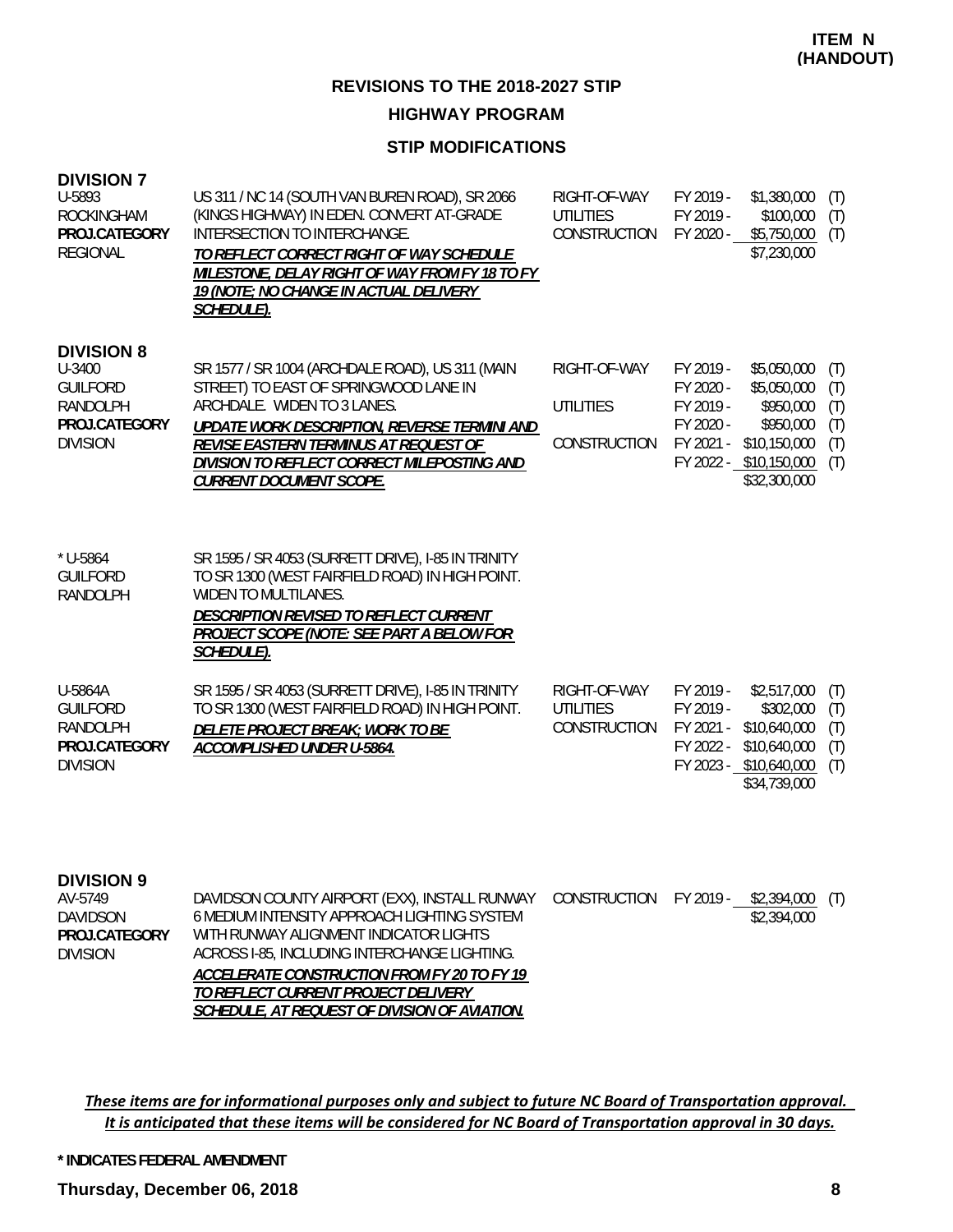**HIGHWAY PROGRAM**

### **STIP MODIFICATIONS**

| <b>DIVISION 9</b><br>EB-5810<br><b>FORSYTH</b><br>PROJ.CATEGORY<br><b>DIVISION</b>  | BARBARA JANE AVENUE, OLD GREENSBORO ROAD TO<br>WOODROW POWELL DRIVE IN WINSTON-SALEM.<br>CONSTRUCT SIDEWALK.<br>REVISE DESCRIPTION AT REQUEST OF MPO TO<br><b>REFLECT CURRENT SCOPE</b> | ENGINEERING<br>CONSTRUCTION             | FY 2019 -<br>FY 2019 -<br>FY 2020 -<br>FY 2020 -                                                                                                                                                                                      | \$48,000<br>\$12,000<br>\$176,000<br>\$44,000<br>\$280,000                                                                                                                                                                                                                                                  | (STBG)<br>(L)<br>(TAP)<br>(L)                                                                                                                                               |
|-------------------------------------------------------------------------------------|-----------------------------------------------------------------------------------------------------------------------------------------------------------------------------------------|-----------------------------------------|---------------------------------------------------------------------------------------------------------------------------------------------------------------------------------------------------------------------------------------|-------------------------------------------------------------------------------------------------------------------------------------------------------------------------------------------------------------------------------------------------------------------------------------------------------------|-----------------------------------------------------------------------------------------------------------------------------------------------------------------------------|
| * U-2579AA<br><b>FORSYTH</b><br>PROJ.CATEGORY<br><b>REGIONAL</b>                    | FUTURE 1-74, WINSTON-SALEM NORTHERN BELTWAY,<br>EASTERN SECTION, I-74 / US 311 TO I-40<br>COST INCREASE EXCEEDING \$2 MILLION AND 25%<br>THRESHOLDS.                                    | GARVEE CONSTR FY 2020 -<br>CONSTRUCTION | FY 2021 -<br>FY 2022 -<br>FY 2023 -<br>FY 2024 -<br>FY 2025 -<br>FY 2026 -<br>FY 2027 -<br>FY 2028 -<br>FY 2029 -<br>POST YR-<br>FY 2020 -<br>FY 2020 -<br>FY 2021 -<br>FY 2021 -<br>FY 2022 -<br>FY 2022 -<br>FY 2023 -<br>FY 2023 - | \$5,148,000<br>\$5,148,000<br>\$5,148,000<br>\$5,148,000<br>\$5,148,000<br>\$5,148,000<br>\$5,148,000<br>\$5,148,000<br>\$5,148,000<br>\$5,148,000<br>\$25,740,000<br>\$6,050,000<br>\$5,000,000<br>\$6,050,000<br>\$5,000,000<br>\$6,050,000<br>\$5,000,000<br>\$6,050,000<br>\$5,000,000<br>\$121,420,000 | (NHP)<br>(NHP)<br>(NHP)<br>(NHP)<br>(NHP)<br>(NHP)<br>(NHP)<br>(NHP)<br>(NHP)<br>(NHP)<br>(NHP)<br>(NHP)<br>(S(M))<br>(NHP)<br>(S(M))<br>(NHP)<br>(S(M))<br>(NHP)<br>(S(M)) |
| <b>DIVISION 10</b><br>$C-5161$<br><b>CABARRUS</b><br>PROJ.CATEGORY<br><b>EXEMPT</b> | KANNAPOLIS, IRISH BUFFALO CREEK GREENWAY IN<br>KANNAPOLIS. CONSTRUCT GREENWAY.<br>TO ALLOW ADDITIONAL TIME FOR PLANNING AND<br>DESIGN DELAY CONSTRUCTION FROM EY 18 TO EY 19            | CONSTRUCTION                            | FY 2019 -<br>FY 2019 -                                                                                                                                                                                                                | \$2,019,000<br>\$505,000<br>\$2,524,000                                                                                                                                                                                                                                                                     | (CMAQ)<br>(L)                                                                                                                                                               |

*DESIGN DELAY CONSTRUCTION FROM FY 18 TO FY 19*

These items are for informational purposes only and subject to future NC Board of Transportation approval. It is anticipated that these items will be considered for NC Board of Transportation approval in 30 days.

**\* INDICATES FEDERAL AMENDMENT**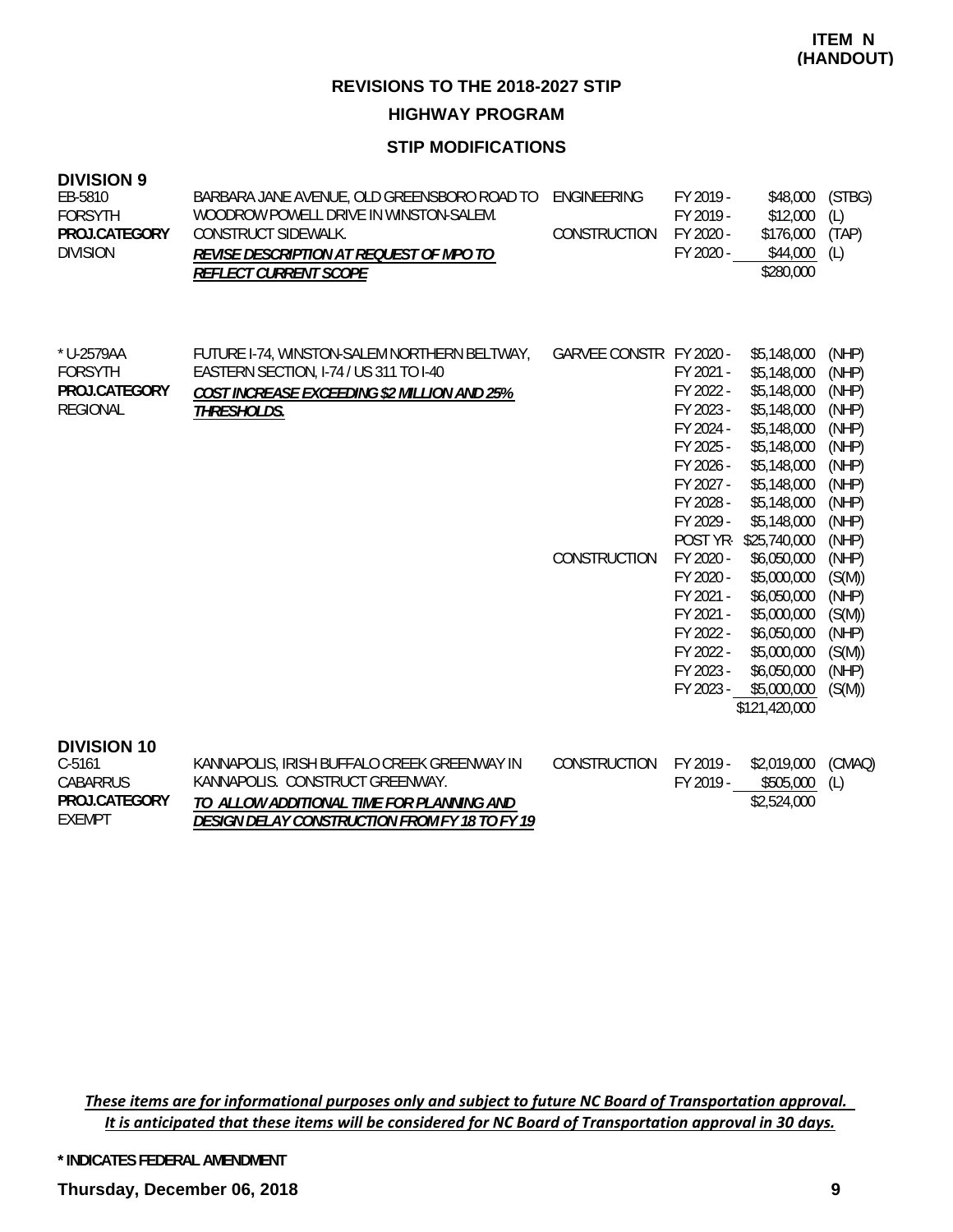**HIGHWAY PROGRAM**

#### **STIP MODIFICATIONS**

#### **DIVISION 10**

| טו דוטוטויט<br>$*$ C-5613<br><b>IREDELL</b><br><b>MECKLENBURG</b><br><b>UNION</b><br>PROJ.CATEGORY | VARIOUS, PROJECTS TO IMPROVE CONGESTION AND<br>AIR QUALITY IN THE CHARLOTTE REGIONAL<br>TRANSPORTATION PLANNING ORGANIZATION (CRTPO)<br>AREA.                                                                                                          | <b>ENGINEERING</b>           | FY 2019 -<br>FY 2019 -<br>FY 2019 -<br>FY 2020 -<br>FY 2020 -                                        | \$844,000<br>\$854,000<br>\$425,000<br>\$414,000<br>\$104,000                                                    | (CMAQ)<br>(STBGDA)<br>(L)<br>(CMAQ)<br>(L)                       |
|----------------------------------------------------------------------------------------------------|--------------------------------------------------------------------------------------------------------------------------------------------------------------------------------------------------------------------------------------------------------|------------------------------|------------------------------------------------------------------------------------------------------|------------------------------------------------------------------------------------------------------------------|------------------------------------------------------------------|
| <b>EXEMPT</b>                                                                                      | ADD PRELIMINARY ENGINEERING IN FY 20, RIGHT-OF-<br>WAY IN FY 20, AND CONSTRUCTION IN FY 20 NOT<br>PREVIOUSLY PROGRAMMED. STBG-DA FUNDS TO BE<br>USED ON C-5613C, C-5613F, C-5613I, C-5613J                                                             | RIGHT-OF-WAY                 | FY 2019 -<br>FY 2019 -<br>FY 2020 -<br>FY 2020 -                                                     | \$844,000<br>\$211,000<br>\$414,000<br>\$7,327,000                                                               | (CMAQ)<br>(L)<br>(CMAQ)<br>(STBGDA)                              |
|                                                                                                    |                                                                                                                                                                                                                                                        | CONSTRUCTION                 | FY 2020 -<br>FY 2019 -<br>FY 2019 -<br>FY 2019 -<br>FY 2020 -<br>FY 2020 -<br>FY 2021 -<br>FY 2021 - | \$1,936,000<br>\$5,062,000<br>\$1,000,000<br>\$1,265,000<br>\$2,486,000<br>\$622,000<br>\$1,500,000<br>\$375,000 | (L)<br>(CMAQ)<br>(BA)<br>(L)<br>(CMAQ)<br>(L)<br>(STBGDA)<br>(L) |
|                                                                                                    |                                                                                                                                                                                                                                                        | IMPLEMENTATION FY 2019 -     | FY 2019 -<br>FY 2020 -<br>FY 2020 -                                                                  | \$844,000<br>\$211,000<br>\$414,000<br>\$104,000                                                                 | (CMAQ)<br>(L)<br>(CMAQ)<br>(L)                                   |
|                                                                                                    |                                                                                                                                                                                                                                                        | <b>OPERATIONS</b>            | FY 2019 -<br>FY 2019 -<br>FY 2020 -<br>FY 2020 -                                                     | \$844,000<br>\$211,000<br>\$414,000<br>\$104,000<br>\$28,829,000                                                 | (CMAQ)<br>(L)<br>(CMAQ)<br>(L)                                   |
| EB-4717<br><b>STANLY</b><br>PROJ.CATEGORY<br><b>TRANSITION</b>                                     | LOCUST, CONSTRUCT BIKE/PEDESTRIAN TRAIL ALONG CONSTRUCTION<br>TOWN SEWER EASEMENTS IN LOCUST.<br>TO ALLOW ADDITIONAL TIME FOR PLANNING AND<br>DESIGN DELAY CONSTRUCTION FROM FY 18 TO FY 19                                                            |                              | FY 2019 -                                                                                            | \$250,000<br>\$250,000                                                                                           | (SRTS)                                                           |
| * EB-5777<br>MECKLENBURG<br>PROJ.CATEGORY<br><b>DIVISION</b>                                       | CORNELIUS, MCDOWELL CREEK TRIBUTARY<br><b>GREENWAY: CONSTRUCT GREENWAY FROM</b><br>SMITHVILLE PARK TO J.V. WASHAM ELEMENTARY.<br>CONSTRUCT MULTI-USE PATH ALONG<br>WESTMORELAND ROAD TO LAKE PINES DRIVE.<br>TO ALLOW ADDITIONAL TIME FOR PLANNING AND | RIGHT-OF-WAY<br>CONSTRUCTION | FY 2020 -<br>FY 2020 -<br>FY 2022 -<br>FY 2022 -                                                     | \$300,000<br>\$75,000<br>\$2,100,000<br>\$525,000<br>\$3,000,000                                                 | (STBGDA)<br>(L)<br>(STBGDA)<br>(L)                               |

These items are for informational purposes only and subject to future NC Board of Transportation approval. It is anticipated that these items will be considered for NC Board of Transportation approval in 30 days.

*DESIGN DELAY RIGHT-OF-WAY FROM FY 18 TO FY 20* 

*AND CONSTRUCTION FROM FY 20 TO FY 22*

**\* INDICATES FEDERAL AMENDMENT**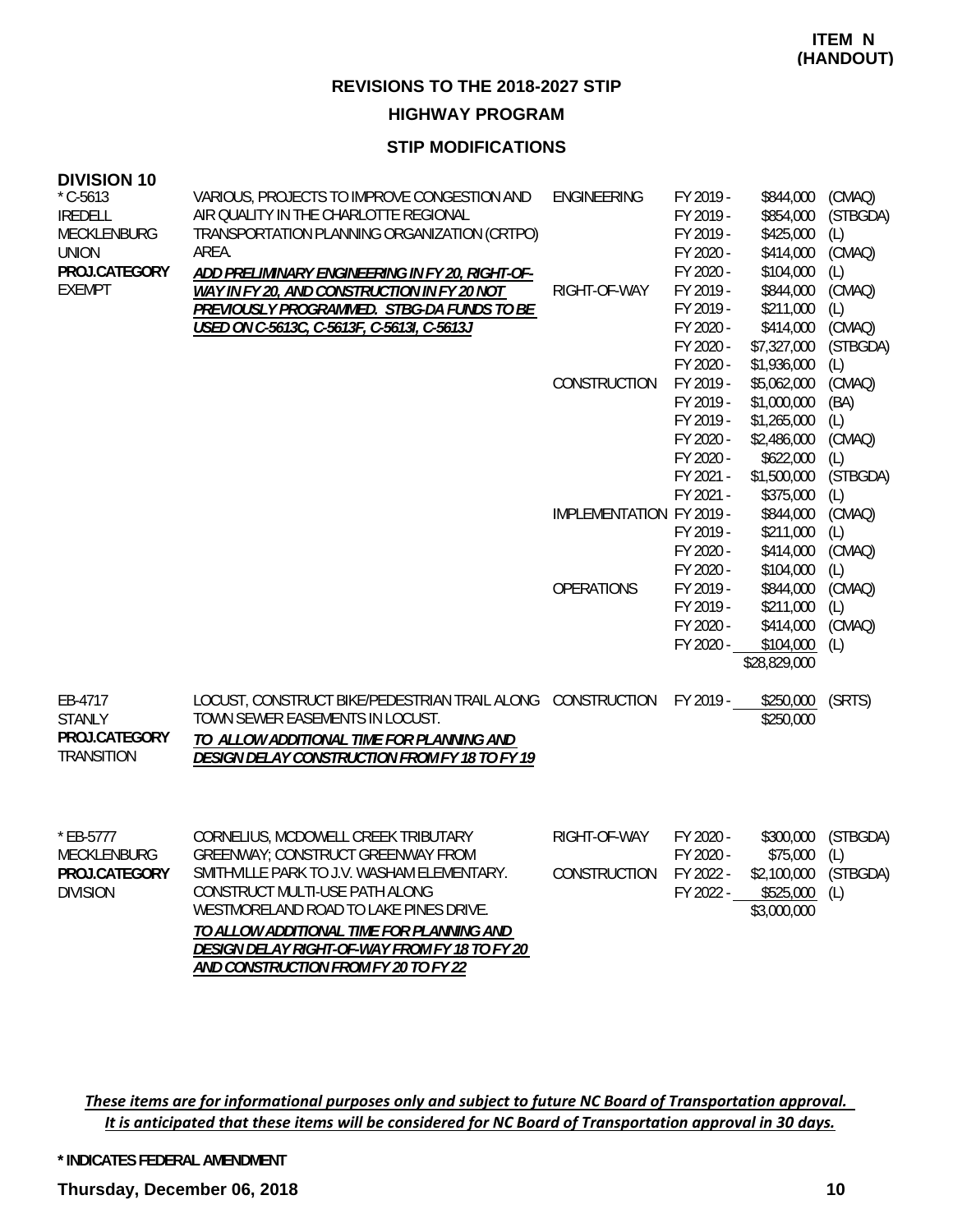**HIGHWAY PROGRAM**

### **STIP MODIFICATIONS**

| <b>DIVISION 10</b><br>EB-5781<br><b>MECKLENBURG</b><br>PROJ.CATEGORY<br><b>DIVISION</b> | CHARLOTTE, STEWART CREEK GREENWAY, STATE<br>STREET TO ROZZELLES FERRY ROAD. CONSTRUCT<br>GREENWAY.<br>TO ALLOW ADDITIONAL TIME FOR PLANNING AND<br><b>DESIGN DELAY CONSTRUCTION FROM FY 18 TO FY 20</b>                                                                                                                | CONSTRUCTION                 | FY 2020 -                                                     | \$1,090,000<br>FY 2020 - \$273,000<br>\$1,363,000                            | (STBGDA)<br>(L)                          |
|-----------------------------------------------------------------------------------------|------------------------------------------------------------------------------------------------------------------------------------------------------------------------------------------------------------------------------------------------------------------------------------------------------------------------|------------------------------|---------------------------------------------------------------|------------------------------------------------------------------------------|------------------------------------------|
| EB-5783<br><b>MECKLENBURG</b><br>PROJ.CATEGORY<br><b>DIVISION</b>                       | MATTHEWS, SAM NEWELL ROAD MULTI-USE PATH,<br>NORTHEAST PARKWAY TO CROWN POINT<br>ELEMENTARY SCHOOL. CONSTRUCT GREENWAY.<br>TO ALLOW ADDITIONAL TIME FOR PLANNING AND<br>DESIGN DELAY RIGHT-OF-WAY FROM FY 18 TO FY 19<br>AND CONSTRUCTION FROM FY 19 TO FY 21                                                          | RIGHT-OF-WAY<br>CONSTRUCTION | FY 2019 -<br>FY 2019 -<br>FY 2021 -<br>FY 2021 -              | \$200,000<br>\$50,000<br>\$640,000<br>\$160,000<br>\$1,050,000               | (STBGDA)<br>(L)<br>(STBGDA)<br>(L)       |
| EB-5786<br><b>MECKLENBURG</b><br>PROJ.CATEGORY<br><b>DIVISION</b>                       | MECKLENBURG COUNTY, LITTLE SUGAR CREEK<br>GREENWAY EXTENSION, RAMBLEWOOD LANE TO<br>BURNT MILL ROAD. CONSTRUCT GREENWAY.<br>TO ALLOW ADDITIONAL TIME FOR PLANNING AND<br>DESIGN DELAY CONSTRUCTION FROM FY 18 TO FY 19                                                                                                 | CONSTRUCTION                 | FY 2019 -<br>FY 2019 -                                        | \$2,200,000<br>\$550,000<br>\$2,750,000                                      | (TAPDA)<br>(L)                           |
| EB-5819<br><b>UNION</b><br>PROJ.CATEGORY<br><b>DIVISION</b>                             | WAXHAW, DOWNTOWN WAXHAW PEDESTRIAN AND<br><b>BICYCLE FACILITY ENHANCEMENTS.</b><br>TO ALLOW ADDITIONAL TIME FOR PLANNING AND<br>DESIGN DELAY CONSTRUCTION FROM FY 18 TO FY 19                                                                                                                                          | CONSTRUCTION                 | FY 2019 -<br>FY 2019 -                                        | \$515,000<br>\$515,000<br>\$1,030,000                                        | (STBGDA)<br>(L)                          |
| EB-5820<br><b>MECKLENBURG</b><br>PROJ.CATEGORY<br><b>DIVISION</b>                       | CHARLOTTE, CHARLOTTE B-CYCLE EXPANSION.<br>TO ALLOW ADDITIONAL TIME FOR PLANNING AND<br>DESIGN DELAY CONSTRUCTION FROM FY 18 TO FY 19                                                                                                                                                                                  | CONSTRUCTION                 | FY 2019 -<br>FY 2019 -                                        | \$675,000<br>\$169,000<br>\$844,000                                          | (TAPDA)<br>(L)                           |
| EB-5832<br>MECKLENBURG<br>PROJ.CATEGORY<br><b>DIVISION</b>                              | CHARLOTTE, SR 2833 (MALLARD CREEK CHURCH<br>ROAD), SR 2472 (MALLARD CREEK ROAD) TO SR 2746<br>(CLAUDE FREEMAN DRIVE). CONSTRUCT MULTI-USE<br>TRAIL ON SOUTH SIDE OF ROAD.<br>TO ALLOW ADDITIONAL TIME FOR PLANNING AND<br>DESIGN DELAY RIGHT-OF-WAY FROM FY 18 TO FY 19<br><u>AND CONSTRUCTION FROM FY 19 TO FY 20</u> | RIGHT-OF-WAY<br>CONSTRUCTION | FY 2019 -<br>FY 2019 -<br>FY 2020 -<br>FY 2020 -<br>FY 2020 - | \$531,000<br>\$133,000<br>\$200,000<br>\$542,000<br>\$186,000<br>\$1,592,000 | (TAP)<br>(L)<br>(STBGDA)<br>(TAP)<br>(L) |

These items are for informational purposes only and subject to future NC Board of Transportation approval. It is anticipated that these items will be considered for NC Board of Transportation approval in 30 days.

**\* INDICATES FEDERAL AMENDMENT**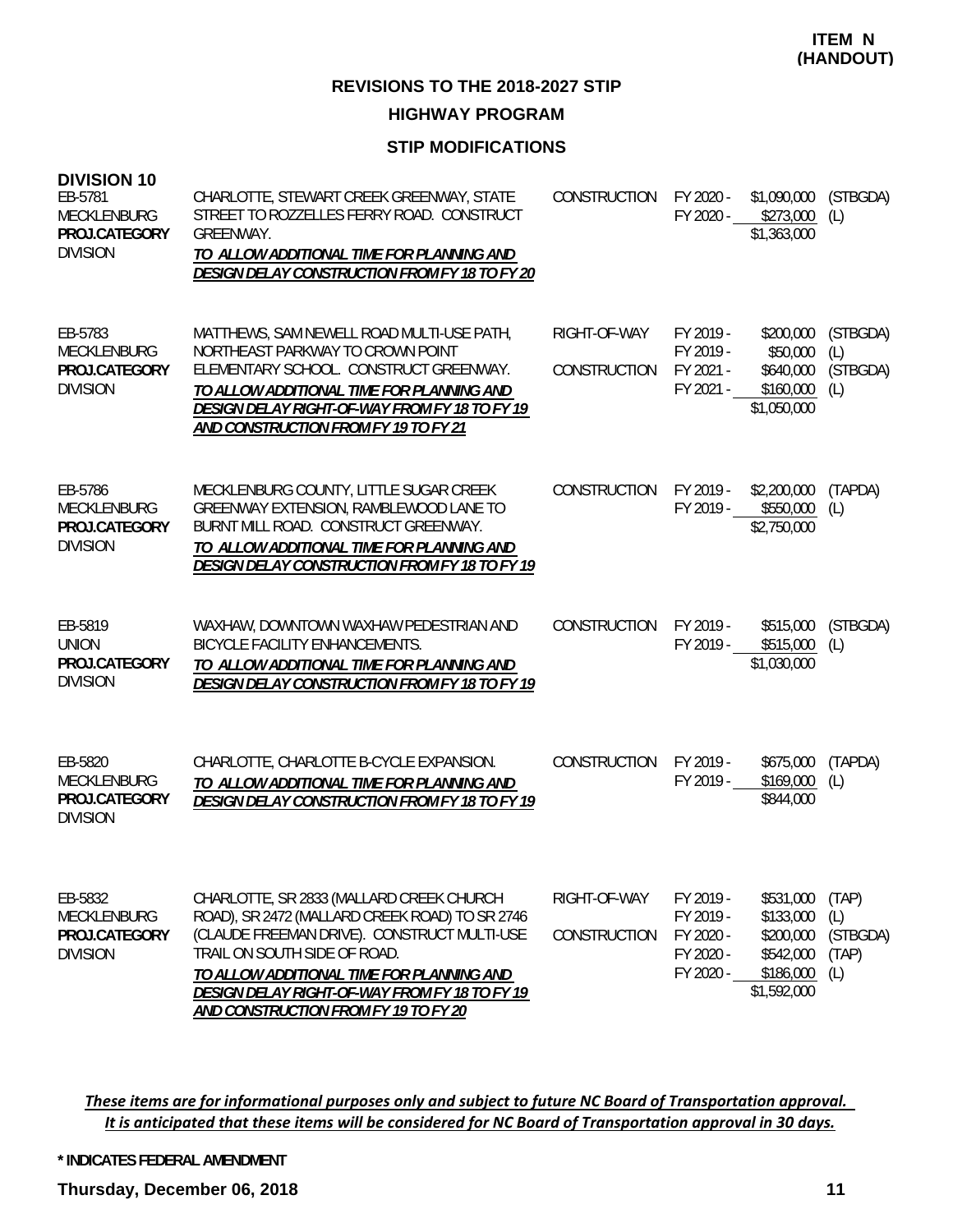**HIGHWAY PROGRAM**

#### **STIP MODIFICATIONS**

| <b>DIVISION 10</b><br>EB-5933<br>MECKLENBURG<br>PROJ.CATEGORY<br><b>DIVISION</b> | DAVIDSON, KINCAID MULTIUSE PATH. EUGENIA<br>STREET AND SPRING STREET TO SOUTH PRONG<br>ROCKY RIVER GREENWAY NEAR DAVIDSON<br>ELEMENTARY.<br>TO ALLOW ADDITIONAL TIME FOR PLANNING AND<br>DESIGN DELAY CONSTRUCTION FROM FY 18 TO FY 19          | CONSTRUCTION                                                            | FY 2019 -<br>FY 2019 -<br>FY 2019 -                                                                                                                                                                         | \$387,000<br>\$315,000<br>\$175,000<br>\$877,000                                                                                                                                                                           | (STBGDA)<br>(TAPDA)<br>(L)                                                                            |
|----------------------------------------------------------------------------------|-------------------------------------------------------------------------------------------------------------------------------------------------------------------------------------------------------------------------------------------------|-------------------------------------------------------------------------|-------------------------------------------------------------------------------------------------------------------------------------------------------------------------------------------------------------|----------------------------------------------------------------------------------------------------------------------------------------------------------------------------------------------------------------------------|-------------------------------------------------------------------------------------------------------|
| I-5826<br>MECKLENBURG<br>PROJ.CATEGORY<br><b>STATEWIDE</b>                       | 1-85, CONCRETE PAVEMENT JOINT AT US 29/NC 49<br>CONNECTOR TO 0.8 MILES NORTH OF SR 2467<br>(MALLARD CREEK CHURCH ROAD). PAVEMENT<br>PRESERVATION.<br>TO ALLOW ADDITIONAL TIME FOR PLANNING AND<br>DESIGN DELAY CONSTRUCTION FROM FY 19 TO FY 20 | CONSTRUCTION                                                            | FY 2020 -                                                                                                                                                                                                   | \$5,000,000<br>\$5,000,000                                                                                                                                                                                                 | (NHPIM)                                                                                               |
| I-5828<br><b>MECKLENBURG</b><br>PROJ.CATEGORY<br><b>STATEWIDE</b>                | I-485, I-77 TO NC 49. PAVEMENT REHABILITATION.<br>TO ALLOW ADDITIONAL TIME FOR PLANNING AND<br>DESIGN DELAY CONSTRUCTION FROM FY 19 TO FY 20                                                                                                    | CONSTRUCTION                                                            | FY 2020 -                                                                                                                                                                                                   | \$3,000,000<br>\$3,000,000                                                                                                                                                                                                 | (NHPIM)                                                                                               |
| I-5904<br>MECKLENBURG<br>PROJ.CATEGORY<br><b>STATEWIDE</b>                       | I-485, BLAIR ROAD TO IDLEWILD ROAD. PAVEMENT<br><b>REHABILITATION</b><br>ACCELERATE CONSTRUCTION FROM FY 21 TO FY 20                                                                                                                            | CONSTRUCTION                                                            |                                                                                                                                                                                                             | FY 2020 - \$13,000,000<br>\$13,000,000                                                                                                                                                                                     | (NHPIM)                                                                                               |
| U-4713A<br>MECKLENBURG<br>PROJ.CATEGORY<br><b>DIVISION</b>                       | SR 3440 (MCKEE ROAD) EXTENSION, SR 3448<br>(PLEASANT PLAINS ROAD) TO SR 1009 (JOHN STREET)<br>ACCELERATE CONSTRUCTION FROM FY 20 TO FY 19                                                                                                       | <b>BUILD NC ROW</b><br>RIGHT-OF-WAY<br><b>UTILITIES</b><br>CONSTRUCTION | FY 2019 -<br>FY 2020 -<br>FY 2021 -<br>FY 2022 -<br>FY 2023 -<br>FY 2024 -<br>FY 2025 -<br>FY 2026 -<br>FY 2027 -<br>FY 2028 -<br>FY 2029 -<br>POST YR-<br>FY 2019 -<br>FY 2019 -<br>FY 2020 -<br>FY 2020 - | \$86,000<br>\$86,000<br>\$86,000<br>\$86,000<br>\$86,000<br>\$86,000<br>\$86,000 (T)<br>\$86,000<br>\$86,000<br>\$86,000<br>\$86,000<br>\$344,000<br>\$1,600,000<br>\$500,000<br>\$4,100,000<br>\$2,000,000<br>\$9,490,000 | (T)<br>(T)<br>(T)<br>(T)<br>(T)<br>(T)<br>(T)<br>(T)<br>(T)<br>(T)<br>(T)<br>(T)<br>(T)<br>(T)<br>(L) |

These items are for informational purposes only and subject to future NC Board of Transportation approval. It is anticipated that these items will be considered for NC Board of Transportation approval in 30 days.

**\* INDICATES FEDERAL AMENDMENT**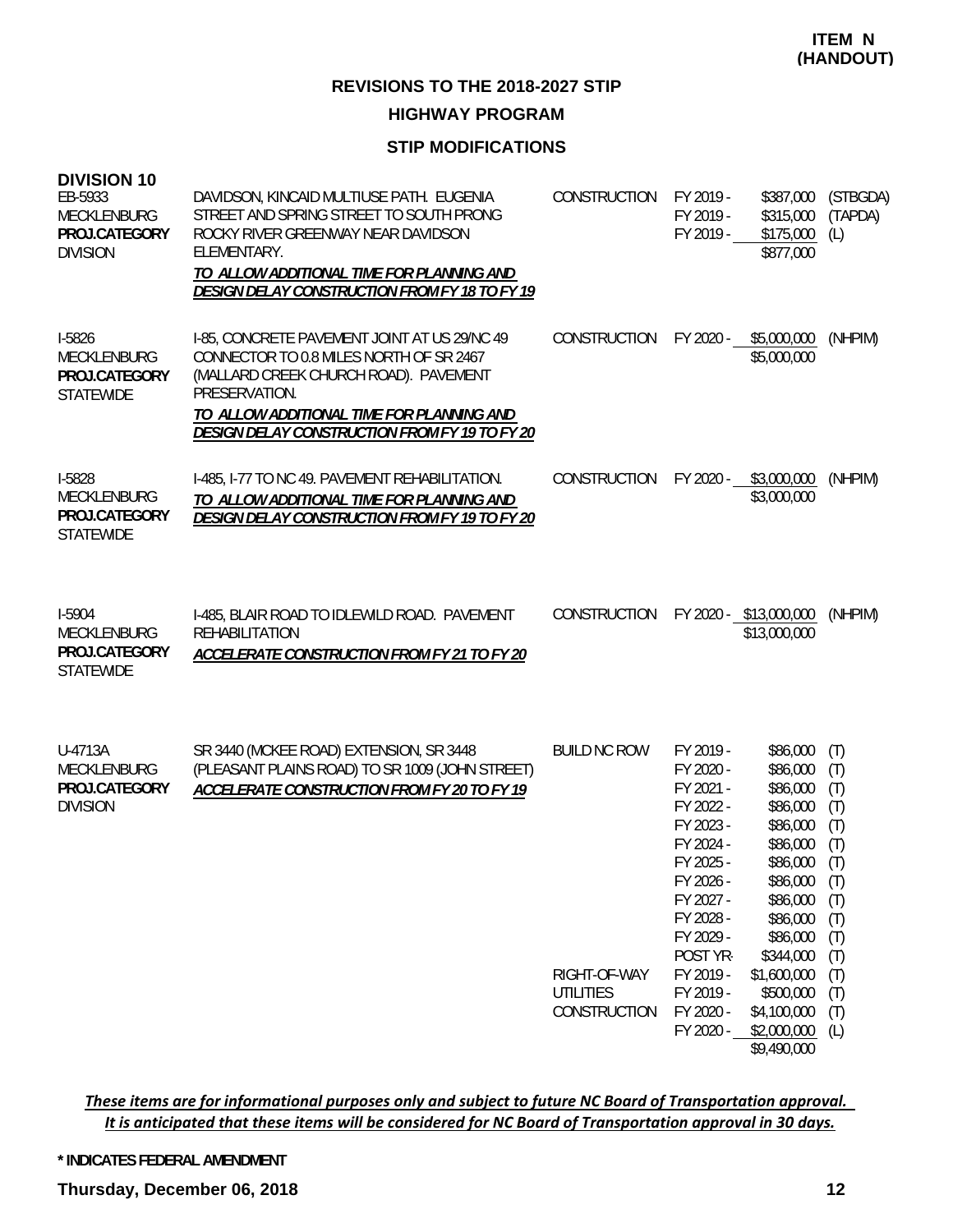#### **STIP MODIFICATIONS**

| <b>DIVISION 11</b><br>B-5825<br>YADKIN<br>PROJ.CATEGORY<br><b>REGIONAL</b>           | NC 67, REPLACE BRIDGE 980035 OVER YADKIN RIVER.<br>TO ALLOW ADDITIONAL TIME FOR PLANNING AND<br>DESIGN DELAY RIGHT-OF-WAY FROM FY 19 TO FY 20                                                                          | RIGHT-OF-WAY<br>BUILD NC CONST FY 2020 -<br>CONSTRUCTION | FY 2020 -<br>FY 2021 -<br>FY 2022 -<br>FY 2023 -<br>FY 2024 -<br>FY 2025 -<br>FY 2026 -<br>FY 2027 -<br>FY 2028 -<br>FY 2029 -<br>POST YR-<br>FY 2020 -<br>FY 2021 - | \$830,000<br>\$687,000<br>\$687,000<br>\$687,000<br>\$687,000<br>\$687,000<br>\$687,000<br>\$687,000<br>\$687,000<br>\$687,000<br>\$687,000<br>\$3,435,000<br>\$1,850,000<br>\$1,850,000<br>\$14,835,000 | (T)<br>(T)<br>(T)<br>(T)<br>(T)<br>(T)<br>(T)<br>(T)<br>(T)<br>(T)<br>(T)<br>(T)<br>(T)<br>(T) |
|--------------------------------------------------------------------------------------|------------------------------------------------------------------------------------------------------------------------------------------------------------------------------------------------------------------------|----------------------------------------------------------|----------------------------------------------------------------------------------------------------------------------------------------------------------------------|----------------------------------------------------------------------------------------------------------------------------------------------------------------------------------------------------------|------------------------------------------------------------------------------------------------|
| R-5775<br>CALDWELL<br>PROJ.CATEGORY<br><b>EXEMPT</b>                                 | GRANITE FALLS, INTERSECTION OF US 321 AND SR<br>1109 (PINEWOODS ROAD EXTENSION). CONSTRUCT<br>INTERSECTION IMPROVEMENTS.<br>TO ALLOW ADDITIONAL TIME FOR PLANNING AND<br>DESIGN DELAY CONSTRUCTION FROM FY 18 TO FY 19 | CONSTRUCTION                                             | FY 2019 -<br>FY 2019 -                                                                                                                                               | \$840,000<br>\$210,000<br>\$1,050,000                                                                                                                                                                    | (STBGDA)<br>(S(M))                                                                             |
| $*$ U-5312<br><b>WILKES</b><br>PROJ.CATEGORY<br><b>REGIONAL</b>                      | US 421, NC 16 TO US 421 BUSINESS. CONVERT<br>EXISTING ROADWAY TO SUPER STREET AND ADD<br><b>SERVICE ROADS.</b><br><b>COST INCREASE EXCEEDING \$2 MILLION AND 25%</b><br>THRESHOLDS.                                    | CONSTRUCTION                                             | FY 2020 -<br>FY 2021 -<br>FY 2022 -                                                                                                                                  | \$8,300,000<br>\$8,300,000<br>\$8,300,000<br>FY 2023 - \$8,300,000<br>\$33,200,000                                                                                                                       | (NHP)<br>(NHP)<br>(NHP)<br>(NHP)                                                               |
| <b>DIVISION 12</b><br>* U-2523B<br><b>GASTON</b><br>PROJ.CATEGORY<br><b>REGIONAL</b> | NC 279, NORTH OF SR 2275 (ROBINSON-CLEMMER<br>ROAD) TO WEST OF NC 275 IN DALLAS.<br>COST INCREASE EXCEEDING \$2 MILLION AND 25%<br>THRESHOLDS.                                                                         | RIGHT-OF-WAY<br><b>UTILITIES</b><br>CONSTRUCTION         | FY 2020 -<br>FY 2020 -<br>FY 2021 -<br>FY 2022 -                                                                                                                     | \$3,700,000<br>\$500,000<br>\$5,233,000<br>\$5,234,000                                                                                                                                                   | (T)<br>(T)<br>(T)<br>(T)                                                                       |

FY 2023 - \$5,233,000 (T) \$19,900,000

These items are for informational purposes only and subject to future NC Board of Transportation approval. It is anticipated that these items will be considered for NC Board of Transportation approval in 30 days.

**\* INDICATES FEDERAL AMENDMENT**

**DIVISION 11**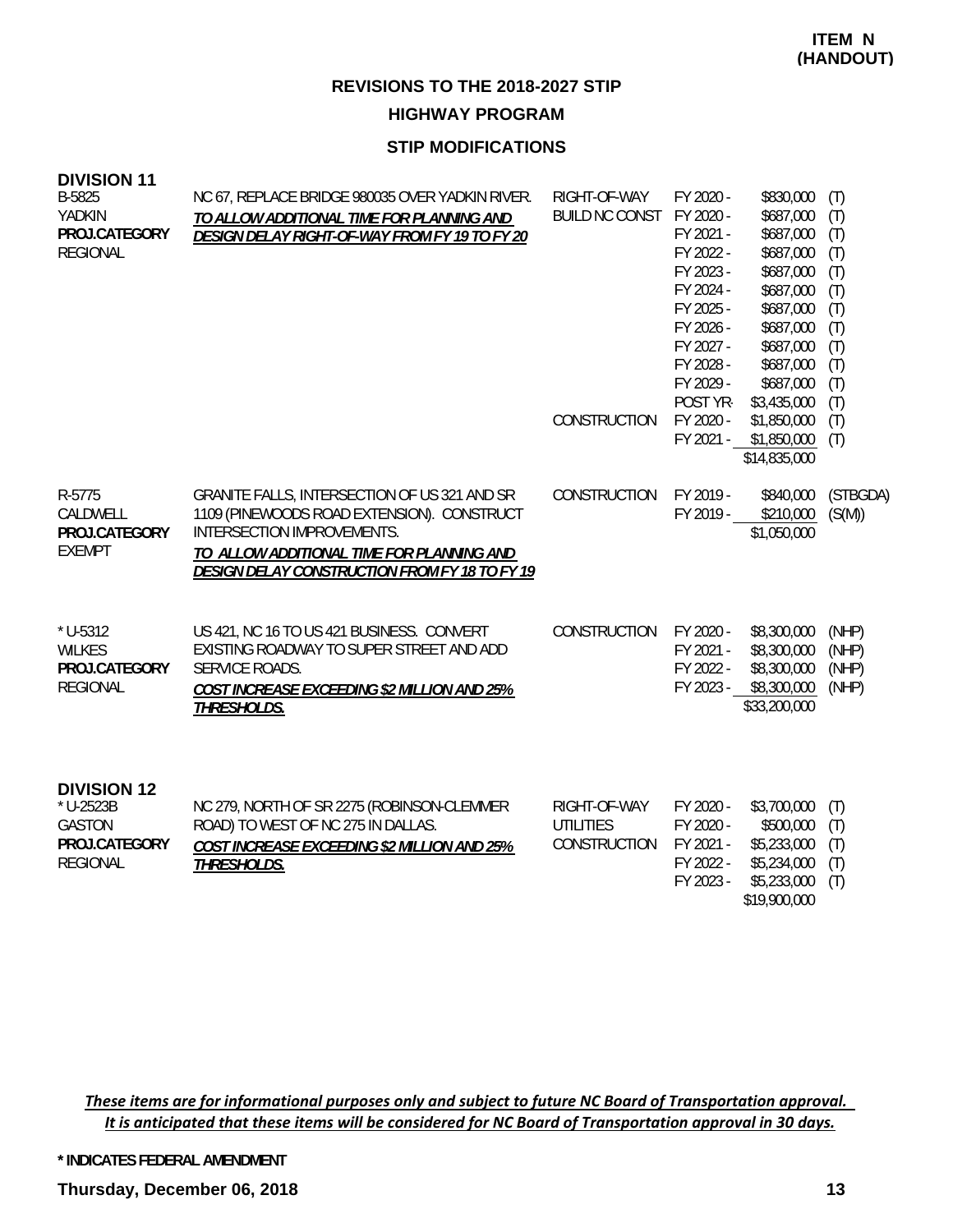#### **STIP MODIFICATIONS**

| <b>DIVISION 12</b> |  |
|--------------------|--|
|--------------------|--|

| $*$ U-2567<br>CLEVELAND<br>PROJ.CATEGORY<br><b>STATEWIDE</b>                            | US 74 (DIXON BLVD), NC 150 (DEKALB STREET)<br>INTERSECTION. CONSTRUCT INTERCHANGE.<br>COST INCREASE EXCEEDING \$2 MILLION AND 25%<br>THRESHOLDS.                                           | RIGHT-OF-WAY<br><b>UTILITIES</b><br><b>CONSTRUCTION</b> | FY 2021 -<br>FY 2021 -<br>FY 2024 -<br>FY 2025 -<br>FY 2026 - | \$2,200,000<br>\$500,000<br>\$6,367,000<br>\$6,366,000<br>\$6,367,000<br>\$21,800,000   | (T)<br>(T)<br>(T)<br>(T)<br>(T) |
|-----------------------------------------------------------------------------------------|--------------------------------------------------------------------------------------------------------------------------------------------------------------------------------------------|---------------------------------------------------------|---------------------------------------------------------------|-----------------------------------------------------------------------------------------|---------------------------------|
| <b>DIVISION 13</b><br>I-5874<br><b>BURKE</b><br>PROJ.CATEGORY<br><b>REGIONAL</b>        | I-40, SR 1142 (JAMESTOWN ROAD) - EXIT 100.<br>UPGRADE INTERCHANGE.<br>TO ALLOW ADDITIONAL TIME FOR PLANNING AND<br>DESIGN DELAY RIGHT-OF-WAY FROM FY 18 TO FY 19                           | RIGHT-OF-WAY<br><b>CONSTRUCTION</b>                     | FY 2019 -<br>FY 2020 -<br>FY 2020 -                           | \$300,000<br>\$1,175,000<br>\$700,000<br>\$2,175,000                                    | (NHP)<br>(NHFP)<br>(NHP)        |
| I-5875<br><b>BURKE</b><br>PROJ.CATEGORY<br><b>REGIONAL</b>                              | I-40, SR 1712 (DREXEL ROAD). UPGRADE<br>INTERCHANGE.<br>TO ALLOW ADDITIONAL TIME FOR PLANNING AND<br>DESIGN DELAY RIGHT-OF-WAY FROM FY 18 TO FY 19<br>AND CONSTRUCTION FROM FY 19 TO FY 20 | RIGHT-OF-WAY<br>CONSTRUCTION                            | FY 2019 -<br>FY 2020 -                                        | \$2,200,000<br>\$6,750,000<br>FY 2021 - \$6,750,000<br>\$15,700,000                     | (NHP)<br>(NHP)<br>(NHP)         |
| <b>DIVISION 14</b><br>I-4400BA<br><b>HENDERSON</b><br>PROJ.CATEGORY<br><b>STATEWIDE</b> | I-26, US 64 (EXIT 49) INTERCHANGE<br>TO ALLOW ADDITIONAL TIME FOR PLANNING AND<br>DESIGN DELAY RIGHT-OF-WAY FROM FY 19 TO FY 21                                                            | RIGHT-OF-WAY<br>CONSTRUCTION                            | FY 2021 -<br>FY 2025 -<br>FY 2026 -<br>FY 2027 -<br>FY 2028 - | \$6,000,000<br>\$5,850,000<br>\$5,850,000<br>\$5,850,000<br>\$5,850,000<br>\$29,400,000 | (T)<br>(T)<br>(T)<br>(T)<br>(T) |
| $* I-5922$<br><b>HAYWOOD</b><br>PROJ.CATEGORY<br><b>STATEWIDE</b>                       | I-40, TENNESSEE STATE LINE TO MILEMARKER 7.<br>PAVEMENT REHABILITATION.<br>ACCELERATE CONSTRUCTION FROM FY 22 TO FY 19                                                                     | CONSTRUCTION                                            | FY 2019 -<br>FY 2020 -                                        | \$2,673,000<br>\$2,673,000<br>\$5,346,000                                               | (STBGIM)<br>(STBGIM)            |

These items are for informational purposes only and subject to future NC Board of Transportation approval. It is anticipated that these items will be considered for NC Board of Transportation approval in 30 days.

**\* INDICATES FEDERAL AMENDMENT**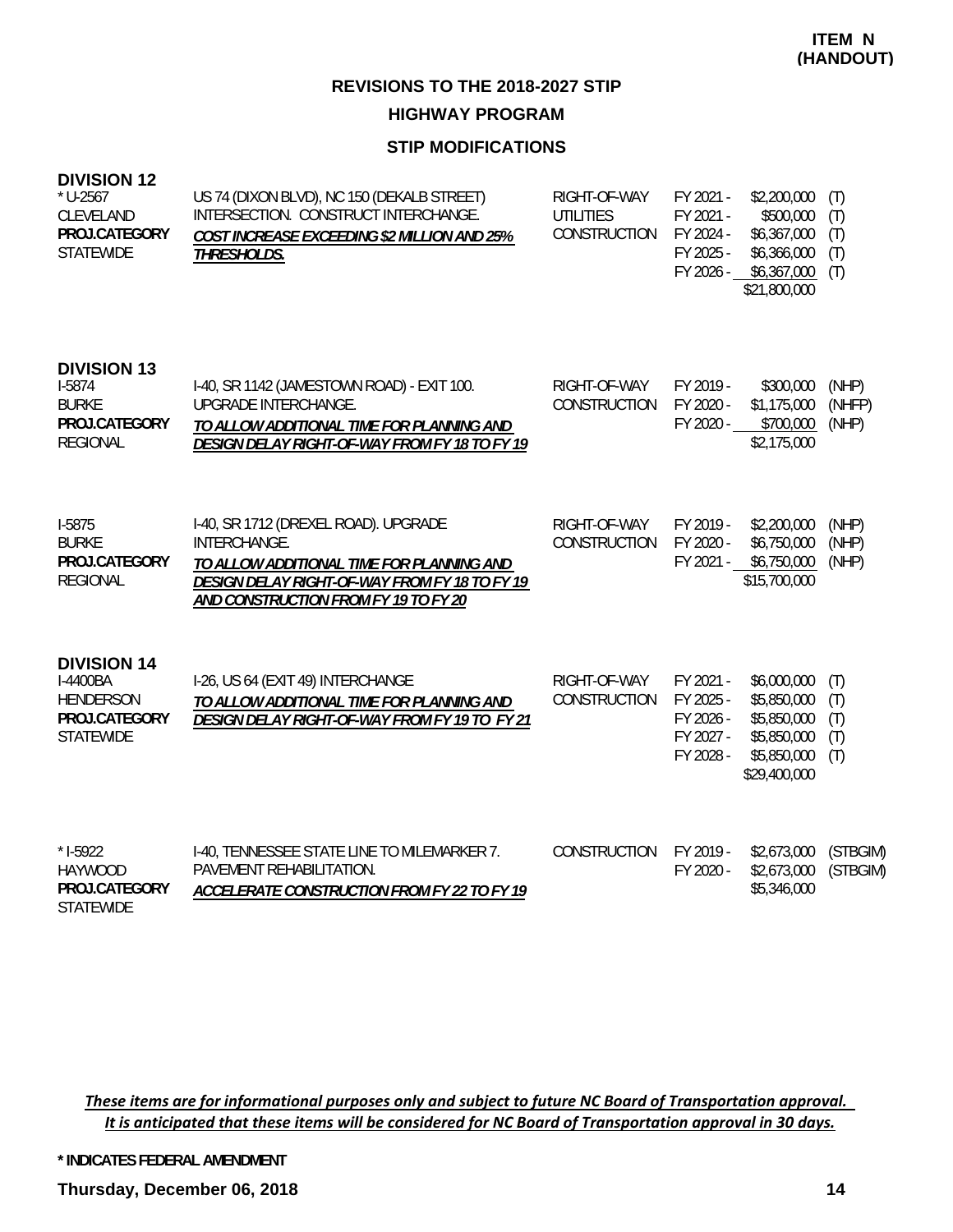# **STIP MODIFICATIONS**

| <b>DIVISION 14</b><br>$*$ 1-5923<br><b>HAYWOOD</b><br>PROJ.CATEGORY<br><b>STATEWIDE</b> | I-40, MILEMARKER 7 TO MILEMARKER 15. PAVEMENT<br>REHABILITATION.<br>ACCELERATE CONSTRUCTION FROM FY 22 TO FY 19                         | CONSTRUCTION                                     | FY 2019 -                                                                                                                                                            | \$2,344,000<br>FY 2020 - \$2,344,000<br>\$4,688,000                                                                                                                                                                               | (STBGIM)<br>(STBGIM)                                                                                  |
|-----------------------------------------------------------------------------------------|-----------------------------------------------------------------------------------------------------------------------------------------|--------------------------------------------------|----------------------------------------------------------------------------------------------------------------------------------------------------------------------|-----------------------------------------------------------------------------------------------------------------------------------------------------------------------------------------------------------------------------------|-------------------------------------------------------------------------------------------------------|
| * R-2822B<br><b>GRAHAM</b><br>PROJ.CATEGORY<br><b>REGIONAL</b>                          | NC 143, WEST BUFFALO CREEK TO NC 143 BUSINESS.<br>UPGRADE CORRIDOR.<br>COST INCREASE EXCEEDING \$2 MILLION AND 25%<br>THRESHOLDS.       | RIGHT-OF-WAY<br><b>UTILITIES</b><br>CONSTRUCTION | FY 2022 -<br>FY 2022 -<br>FY 2024 -<br>FY 2025 -<br>FY 2026 -                                                                                                        | \$500,000<br>\$635,000<br>\$6,425,000<br>\$6,425,000<br>\$6,425,000<br>FY 2026 - \$6,425,000<br>\$26,835,000                                                                                                                      | (T)<br>(T)<br>(T)<br>(T)<br>(T)<br>(T)                                                                |
| $*$ R-5742<br>CLAY<br>PROJ.CATEGORY<br><b>DIVISION</b>                                  | NC 175, GEORGIA STATE LINE TO US 64. UPGRADE<br>ROADWAY.<br>COST INCREASE EXCEEDING \$2 MILLION AND 25%<br>THRESHOLDS.                  | BUILD NC CONST FY 2019 -<br>CONSTRUCTION         | FY 2020 -<br>FY 2021 -<br>FY 2022 -<br>FY 2023 -<br>FY 2024 -<br>FY 2025 -<br>FY 2026 -<br>FY 2027 -<br>FY 2028 -<br>FY 2029 -<br>POST YR-<br>FY 2019 -<br>FY 2020 - | \$515,000<br>\$515,000<br>\$515,000<br>\$515,000<br>\$515,000<br>\$515,000<br>\$515,000<br>\$515,000<br>\$515,000<br>\$515,000<br>\$515,000<br>\$2,060,000<br>\$5,100,000<br>\$5,100,000<br>FY 2021 - \$5,100,000<br>\$23,025,000 | (T)<br>(T)<br>(T)<br>(T)<br>(T)<br>(T)<br>(T)<br>(T)<br>(T)<br>(T)<br>(T)<br>(T)<br>(T)<br>(T)<br>(T) |
| $*$ R-5763<br>TRANSYLVANIA<br>PROJ.CATEGORY<br><b>DIVISION</b>                          | SR 1540 (WILSON ROAD), SR 1504 (OLD US 64) TO US<br>276. UPGRADE ROADWAY.<br>COST INCREASE EXCEEDING \$2 MILLION AND 25%<br>THRESHOLDS. | RIGHT-OF-WAY<br><b>UTILITIES</b><br>CONSTRUCTION | FY 2019 -<br>FY 2019 -<br>FY 2021 -<br>FY 2022 -                                                                                                                     | \$270,000<br>\$100,000<br>\$11,500,000<br>\$11,500,000<br>FY 2023 - \$11,500,000<br>\$34,870,000                                                                                                                                  | (T)<br>(T)<br>(T)<br>(T)<br>(T)                                                                       |

These items are for informational purposes only and subject to future NC Board of Transportation approval. It is anticipated that these items will be considered for NC Board of Transportation approval in 30 days.

**\* INDICATES FEDERAL AMENDMENT**